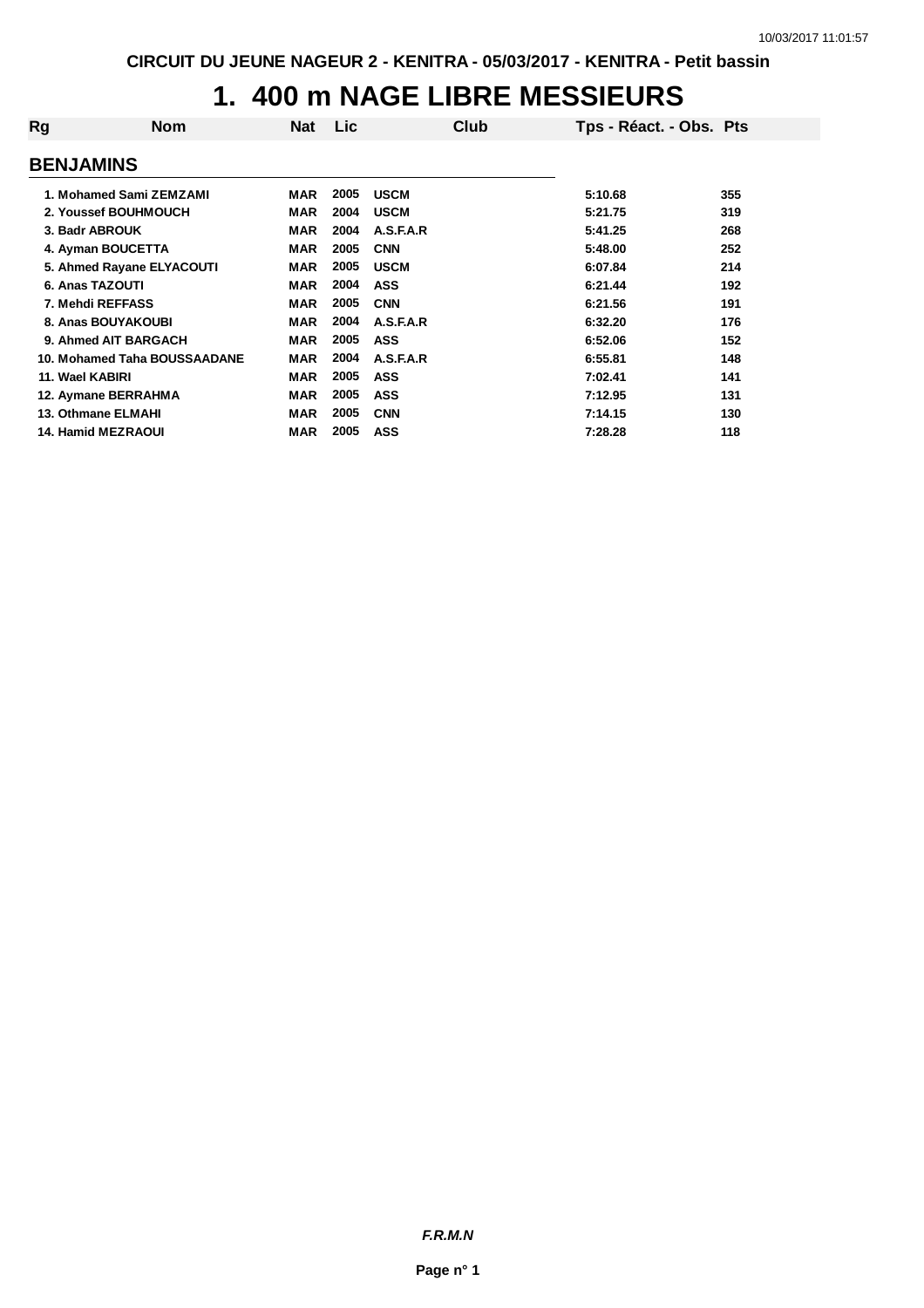# **2. 200 m NAGE LIBRE MESSIEURS**

| Rg | <b>Nom</b>                          | <b>Nat</b> | Lic  |             | Club | Tps - Réact. - Obs. Pts |       |
|----|-------------------------------------|------------|------|-------------|------|-------------------------|-------|
|    | <b>POUSSINS</b>                     |            |      |             |      |                         |       |
|    |                                     |            |      |             |      |                         |       |
|    | 1. Asaad BOULMAKOUL                 | <b>MAR</b> | 2006 | <b>ASS</b>  |      | 2:56.12                 | 194   |
|    | 2. Youssef BEKKAOUI                 | <b>MAR</b> | 2006 | <b>ASS</b>  |      | 2:58.09                 | 187   |
|    | 3. Mohammed ELOTMANY                | <b>MAR</b> | 2007 | <b>CNN</b>  |      | 3:02.38                 | 174   |
|    | 4. Ahmed Yassine SEYAR              | <b>MAR</b> | 2006 | <b>ASS</b>  |      | 3:03.22                 | 172   |
|    | 5. Mohammed ELHARRAK                | <b>MAR</b> | 2006 | <b>ASS</b>  |      | 3:08.16                 | 159   |
|    | 6. Mohamed Ayoub OUADI              | <b>MAR</b> | 2007 | <b>ASS</b>  |      | 3:10.68                 | 153   |
|    | 7. Yassine MIFTAH                   | <b>MAR</b> | 2006 | <b>CNN</b>  |      | 3:11.56                 | 150   |
|    | 8. Hamza SAMTI                      | <b>MAR</b> | 2007 | <b>USCM</b> |      | 3:21.89                 | 128   |
|    | 9. Reda NADIR                       | <b>MAR</b> | 2006 | <b>ASS</b>  |      | 3:26.00                 | $121$ |
|    | <b>10. Youssef OUTAHAJALA</b>       | <b>MAR</b> | 2006 | <b>CNN</b>  |      | 3:28.97                 | 116   |
|    | 11. Zaid ZNAIDI                     | <b>MAR</b> | 2007 | <b>USCM</b> |      | 3:31.00                 | $112$ |
|    | 12. Ryad MALKI                      | <b>MAR</b> | 2006 | <b>CNN</b>  |      | 3:32.82                 | 110   |
|    | <b>13. Omar EL AMRAOUI</b>          | <b>MAR</b> | 2007 | <b>USCM</b> |      | 3:34.10                 | 108   |
|    | 14. Rayane AIT ALI                  | <b>MAR</b> | 2006 | <b>CNN</b>  |      | 3:38.74                 | 101   |
|    | 15. Haytam BARAKAT                  | <b>MAR</b> | 2007 | <b>ASS</b>  |      | 3:41.56                 | 97    |
|    | 16. Mohamed Aymane SGHIOURI IDRISSI | <b>MAR</b> | 2006 | <b>CNN</b>  |      | 3:47.50                 | 90    |
|    | 17. Mohamed Taha HNICHE             | <b>MAR</b> | 2006 | <b>CNN</b>  |      | 3:55.19                 | 81    |
|    | <b>18. Younes OUTAHAJALA</b>        | <b>MAR</b> | 2006 | <b>CNN</b>  |      | 3:57.94                 | 78    |
|    | <b>19. Othmane ACHIBANE</b>         | <b>MAR</b> | 2007 | <b>CNN</b>  |      | 4:01.62                 | 75    |
|    | 20. Ziad ABOUMALIK                  | <b>MAR</b> | 2006 | <b>CNN</b>  |      | 4:48.81                 | 44    |
|    | <b>NC. Mohamed Taha TAADDI</b>      | <b>MAR</b> | 2006 | <b>CNN</b>  |      | Frf n.d.                |       |
|    | <b>NC. Anas MADANI</b>              | <b>MAR</b> | 2007 | A.S.F.A.R   |      | Abandon                 | 0     |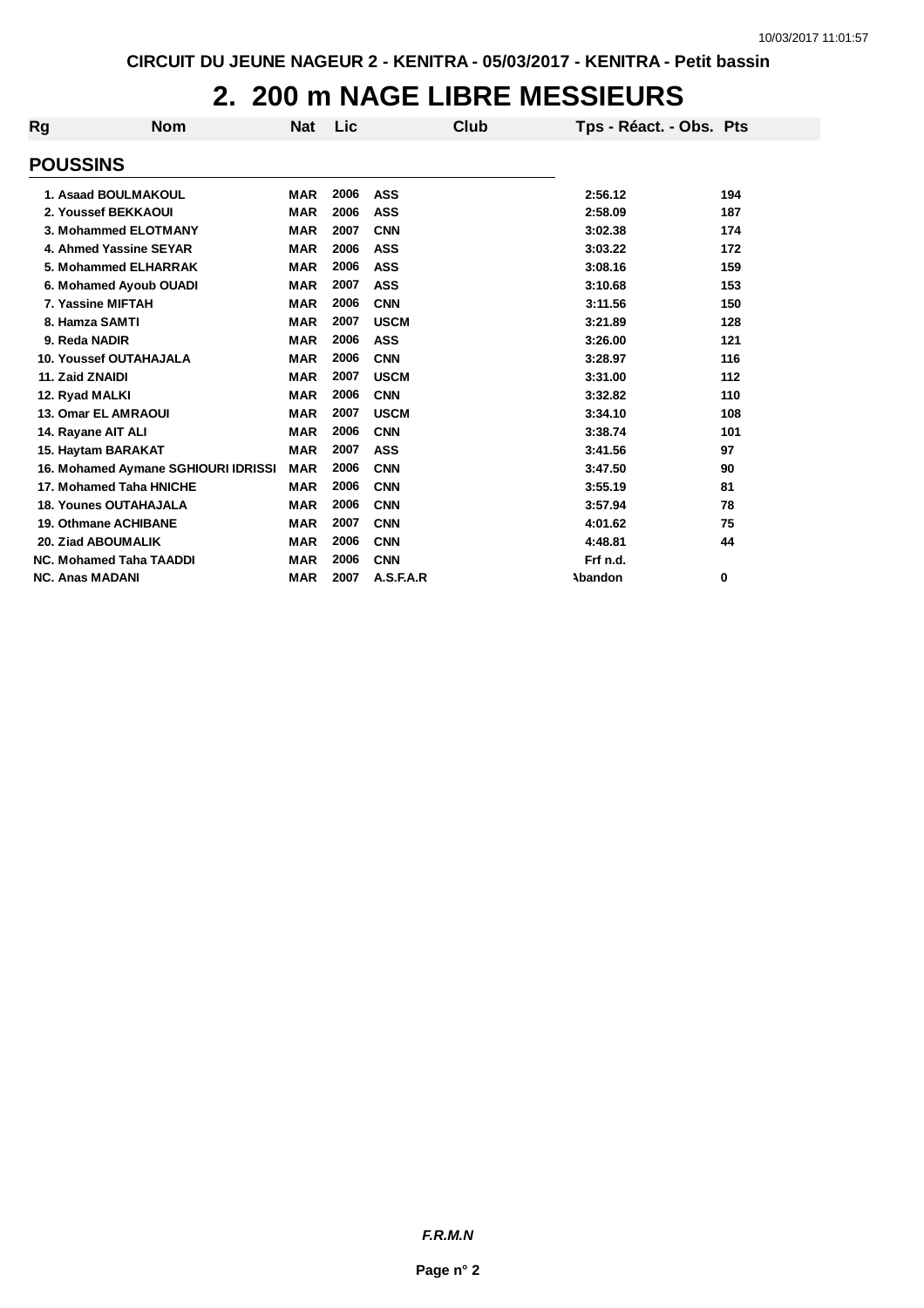# **3. 50 m DOS DAMES**

| <b>Rg</b>                  | <b>Nom</b>                       | <b>Nat</b> | Lic  |                  | <b>Club</b> | Tps - Réact. - Obs. Pts |     |
|----------------------------|----------------------------------|------------|------|------------------|-------------|-------------------------|-----|
| <b>BENJAMINS</b>           |                                  |            |      |                  |             |                         |     |
| 1. Aicha EL BEKALI         |                                  | <b>MAR</b> | 2004 | A.S.F.A.R        |             | 35.75                   | 433 |
| 2. Lina DANNA              |                                  | <b>MAR</b> | 2005 | <b>USCM</b>      |             | 37.19                   | 385 |
| 3. Hiba BOURZINE           |                                  | <b>MAR</b> | 2004 | <b>USCM</b>      |             | 37.22                   | 384 |
| 4. Maryem DAGRI            |                                  | <b>MAR</b> | 2005 | <b>USCM</b>      |             | 37.40                   | 378 |
| 5. Hind BAGHDAD            |                                  | <b>MAR</b> | 2004 | <b>CSN</b>       |             | 40.41                   | 300 |
| 6. Lina EL YACOUBI         |                                  | <b>MAR</b> | 2005 | <b>USCM</b>      |             | 40.71                   | 293 |
|                            | 7. Meryem BENAYACHE              | <b>MAR</b> | 2004 | <b>USCM</b>      |             | 40.97                   | 288 |
| 8. Sara BELLAMINE          |                                  | <b>MAR</b> | 2004 | <b>ASS</b>       |             | 42.10                   | 265 |
| 9. Aya BENMOUSSA           |                                  | <b>MAR</b> | 2005 | <b>CSN</b>       |             | 42.34                   | 261 |
| 10. Rima BADOUI            |                                  | <b>MAR</b> | 2004 | <b>ASS</b>       |             | 42.37                   | 260 |
| 11. Malak IGOUZAL          |                                  | <b>MAR</b> | 2005 | <b>CSN</b>       |             | 44.13                   | 230 |
| 12. Yasmine CHIADMI        |                                  | MAR        | 2005 | <b>USCM</b>      |             | 44.69                   | 222 |
| 13. Alaa BOUZAGBAH         |                                  | MAR        | 2004 | <b>FUS</b>       |             | 47.53                   | 184 |
|                            | <b>14. Nourzad KARROUK BAAYL</b> | <b>MAR</b> | 2005 | <b>ACK</b>       |             | 47.94                   | 179 |
|                            | 15. Oumaima BOUSSAADANE          | <b>MAR</b> | 2004 | A.S.F.A.R        |             | 48.22                   | 176 |
| <b>16. Hiba GHOUDANE</b>   |                                  | <b>MAR</b> | 2004 | <b>CSN</b>       |             | 49.16                   | 166 |
|                            | 17. Mya BENABDELJALIL            | <b>MAR</b> | 2005 | <b>USCM</b>      |             | 49.38                   | 164 |
|                            | 18. Meryem BENJELLOUL            | <b>MAR</b> | 2004 | <b>FUS</b>       |             | 49.78                   | 160 |
| 19. Rim ESSADIQI           |                                  | MAR        | 2005 | A.S.F.A.R        |             | 51.63                   | 144 |
| 20. Alae BOUIRKI           |                                  | <b>MAR</b> | 2005 | <b>CNN</b>       |             | 51.94                   | 141 |
| 21. Alae EL MARNISSI       |                                  | <b>MAR</b> | 2005 | <b>CSN</b>       |             | 53.81                   | 127 |
| 22. Zineb SAIFI            |                                  | <b>MAR</b> | 2005 | <b>CNN</b>       |             | 54.07                   | 125 |
| 23. Salma GHENI            |                                  | <b>MAR</b> | 2005 | A.S.F.A.R        |             | 54.81                   | 120 |
| <b>POUSSINS</b>            |                                  |            |      |                  |             |                         |     |
| 1. Inass ALLAOUI           |                                  | <b>MAR</b> | 2006 | A.S.F.A.R        |             | 40.16                   | 306 |
| 2. Malak TIBARI            |                                  | <b>MAR</b> | 2006 | A.S.F.A.R        |             | 41.56                   | 276 |
| 3. Lina YAQOUBI            |                                  | <b>MAR</b> | 2006 | <b>CSN</b>       |             | 42.25                   | 262 |
| 4. Lyna TIKKI              |                                  | <b>MAR</b> | 2006 | <b>ASS</b>       |             | 43.07                   | 248 |
| 5. Rim BELAHNICHI          |                                  | MAR        | 2006 | A.S.F.A.R        |             | 46.34                   | 199 |
| 6. Hiba LAHLIMI            |                                  | <b>MAR</b> | 2007 | <b>ACK</b>       |             | 46.38                   | 198 |
| 7. Sara BENSLETEN          |                                  | <b>MAR</b> | 2007 | <b>USCM</b>      |             | 46.41                   | 198 |
| 8. Rania MAALLEM           |                                  | MAR        | 2007 | <b>ACK</b>       |             | 47.40                   | 186 |
| 9. Sofia GARNOUSSI         |                                  | <b>MAR</b> | 2006 | <b>FUS</b>       |             | 50.50                   | 153 |
|                            | 10. Ghita EL IDRISSI EL AMGHARI  | MAR        | 2006 | <b>USCM</b>      |             | 50.88                   | 150 |
| 11. Zineb ATILLAH          |                                  | <b>MAR</b> | 2006 | <b>FUS</b>       |             | 51.71                   | 143 |
| 12. Rhita BOULAJOUL        |                                  | <b>MAR</b> | 2007 | <b>ACK</b>       |             | 53.31                   | 130 |
| 13. Hala ELMIR             |                                  | <b>MAR</b> | 2007 | <b>ASS</b>       |             | 53.94                   | 126 |
| <b>14. Rim ZAARI JABRI</b> |                                  | <b>MAR</b> | 2006 | <b>ASS</b>       |             | 54.56                   | 122 |
| 15. Hanane DIOURI          |                                  | <b>MAR</b> | 2007 | <b>ASS</b>       |             | 55.25                   | 117 |
| 16. Abla BELMATI           |                                  | <b>MAR</b> | 2006 | <b>FUS</b>       |             | 56.03                   | 112 |
| 17. Israe EDDAOUE          |                                  | <b>MAR</b> | 2006 | <b>CNN</b>       |             | 56.22                   | 111 |
| 18. Hiba DIOURI            |                                  | MAR        | 2007 | <b>CSN</b>       |             | 57.03                   | 106 |
|                            | 19. Fatima Ezzahrae ELOUADI      | MAR        | 2007 | <b>CNN</b>       |             | 57.25                   | 105 |
| 20. Rim BENAZOUZ           |                                  | MAR        | 2007 | <b>ASS</b>       |             | 57.60                   | 103 |
|                            | 21. Bassma ALAMI YADRI           | <b>MAR</b> | 2007 | <b>CNN</b>       |             | 57.65                   | 103 |
| 22. Nada ZAGRITI           |                                  | <b>MAR</b> | 2007 | <b>ASS</b>       |             | 58.15                   | 100 |
| 23. Soraya EDDAOUE         |                                  | <b>MAR</b> | 2006 | <b>CNN</b>       |             | 58.59                   | 98  |
| 24. Zineb KHARMICH         |                                  | <b>MAR</b> | 2007 | <b>CNN</b>       |             | 1:00.87                 | 87  |
| 25. Lina DOUDOUH           |                                  | <b>MAR</b> | 2007 | <b>A.ALAWAIL</b> |             | 1:03.46                 | 77  |
| 25. Raihan MOUNA           |                                  | <b>MAR</b> | 2007 | <b>A.ALAWAIL</b> |             | 1:03.46                 | 77  |
|                            | 27. Soundouss EL MATHARI         | <b>MAR</b> | 2007 | <b>CNN</b>       |             | 1:06.20                 | 68  |
| 28. Rihab KHERRAZ          |                                  | <b>MAR</b> | 2006 | <b>CNN</b>       |             | 1:09.66                 | 58  |
| <b>NC. Ibtihal ZOUAKI</b>  |                                  | <b>MAR</b> | 2007 | <b>ASS</b>       |             | Disqual.                | 0   |
| <b>NC. Heba BEN MOUSSA</b> |                                  | <b>MAR</b> | 2007 | <b>CSN</b>       |             | Disqual.                | 0   |
| NC. Salma RHOUL            |                                  | <b>MAR</b> | 2006 | <b>FUS</b>       |             | Disqual.                | 0   |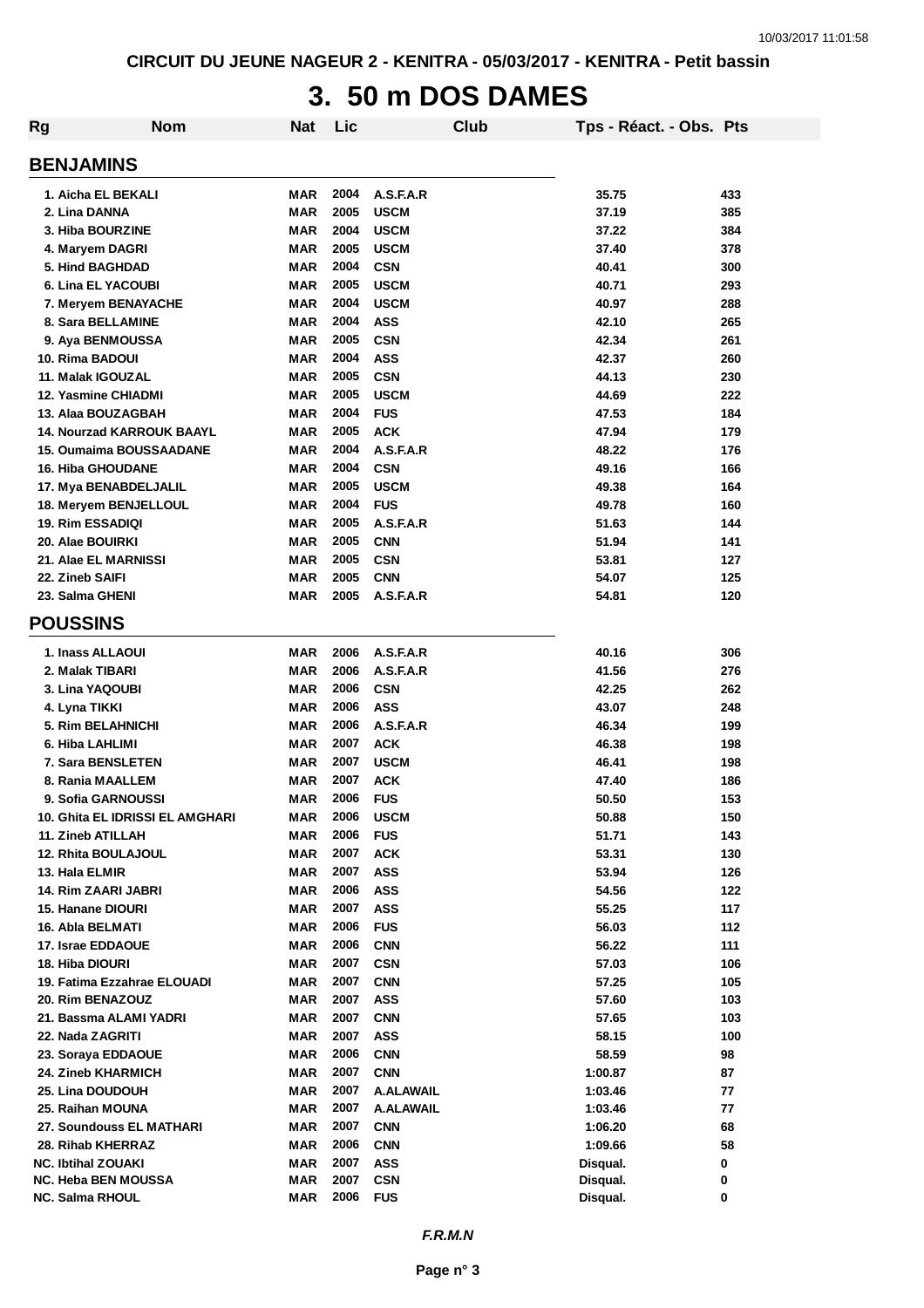# **4. 50 m DOS MESSIEURS**

| Rg                            | <b>Nom</b>                      | <b>Nat</b> | Lic  |             | <b>Club</b> | Tps - Réact. - Obs. Pts |     |
|-------------------------------|---------------------------------|------------|------|-------------|-------------|-------------------------|-----|
| <b>BENJAMINS</b>              |                                 |            |      |             |             |                         |     |
| 1. Yasser BENCHEBBA           |                                 | MAR        | 2004 | <b>USCM</b> |             | 32.41                   | 408 |
| 2. Adam BOURZINE              |                                 | <b>MAR</b> | 2005 | <b>USCM</b> |             | 34.46                   | 339 |
| 3. Ilias DRISSI               |                                 | <b>MAR</b> | 2004 | <b>FUS</b>  |             | 34.62                   | 334 |
| 4. Hamza BENHLIMA             |                                 | <b>MAR</b> | 2004 | <b>ASS</b>  |             | 35.00                   | 324 |
| <b>5. Said CHAHINE</b>        |                                 | <b>MAR</b> | 2005 | <b>USCM</b> |             | 35.42                   | 312 |
| 6. Yassir EL MADANI           |                                 | <b>MAR</b> | 2005 | <b>FUS</b>  |             | 38.25                   | 248 |
| 7. Ilyass BERRADA             |                                 | <b>MAR</b> | 2005 | <b>FUS</b>  |             | 39.17                   | 231 |
| 7. Mehdi BOUNAJMA             |                                 | <b>MAR</b> | 2004 | <b>USCM</b> |             | 39.17                   | 231 |
| 9. Souhayl SEJJARI            |                                 | MAR        | 2004 | <b>FUS</b>  |             | 40.90                   | 203 |
| 10. Adam BOULAJOUL            |                                 | <b>MAR</b> | 2004 | <b>ACK</b>  |             | 41.10                   | 200 |
| 11. Marouane RHAFIRI          |                                 | <b>MAR</b> | 2004 | A.S.F.A.R   |             | 41.37                   | 196 |
| 12. Ahmed Reyane MESKINI      |                                 | <b>MAR</b> | 2005 | <b>USCM</b> |             | 42.16                   | 185 |
| 13. Lmehdi FILALI             |                                 | <b>MAR</b> | 2004 | <b>USCM</b> |             | 42.37                   | 182 |
| 14. Yahya TOURABI             |                                 | MAR        | 2005 | <b>FUS</b>  |             | 42.38                   | 182 |
| <b>15. Yassine AMRAOUI</b>    |                                 | MAR        | 2005 | <b>FUS</b>  |             | 44.28                   | 160 |
|                               |                                 |            | 2005 |             |             |                         |     |
| <b>16. Hamid MEZRAOUI</b>     |                                 | MAR        |      | <b>ASS</b>  |             | 44.72                   | 155 |
| 17. Sami KASMI                |                                 | <b>MAR</b> | 2005 | <b>FUS</b>  |             | 45.12                   | 151 |
| <b>18. Younes BERRADA</b>     |                                 | <b>MAR</b> | 2004 | <b>FUS</b>  |             | 46.72                   | 136 |
| 19. Mohamed Anass HALIM       |                                 | MAR        | 2005 | <b>USCM</b> |             | 47.10                   | 133 |
| 20. Adam ACHAK                |                                 | <b>MAR</b> | 2004 | <b>ASS</b>  |             | 48.13                   | 124 |
| 21. Mohammed Wassim KOUNNA    |                                 | MAR        | 2005 | <b>USCM</b> |             | 48.50                   | 121 |
| 22. Ali BOUALAM               |                                 | <b>MAR</b> | 2004 | <b>FUS</b>  |             | 49.69                   | 113 |
| 23. Aymane BERRAHMA           |                                 | <b>MAR</b> | 2005 | <b>ASS</b>  |             | 50.16                   | 110 |
| 24. Omar BELKOURCHIA          |                                 | <b>MAR</b> | 2005 | <b>ASS</b>  |             | 50.97                   | 104 |
| 25. Adam Abdelhamid HRITTA    |                                 | MAR        | 2005 | <b>ASS</b>  |             | 53.06                   | 93  |
| 26. Mohamed Amine LAMANE      |                                 | <b>MAR</b> | 2004 | <b>ASS</b>  |             | 54.66                   | 85  |
| 27. Anass BENBASSOU           |                                 | MAR        | 2005 | <b>ASS</b>  |             | 56.16                   | 78  |
| 28. Rayane ZOUR               |                                 | MAR        | 2005 | A.S.F.A.R   |             | 57.49                   | 73  |
|                               | NC. Mohammed Ayman BOULMAKOUL   | <b>MAR</b> | 2004 | <b>ASS</b>  |             | Frf exc.                |     |
| NC. Ayman EL AMMARI           |                                 | MAR        | 2005 | <b>ASS</b>  |             | Frf exc.                |     |
| NC. Mohamed Islam ZOUANAT     |                                 | <b>MAR</b> | 2004 | <b>FUS</b>  |             | Frf n.d.                |     |
| <b>NC. Abdellah HAMDANE</b>   |                                 | <b>MAR</b> | 2005 | <b>ASS</b>  |             | Disqual.                | 0   |
|                               | NC. Aymane NAIT MANSOUR SEMLALI | MAR        | 2005 | <b>ASS</b>  |             | Disqual.                | 0   |
| <b>POUSSINS</b>               |                                 |            |      |             |             |                         |     |
| 1. Hamza KAMAL                |                                 | MAR        | 2006 | <b>USCM</b> |             | 37.03                   | 273 |
| 2. Akram NEJJAR               |                                 | MAR        | 2006 | <b>USCM</b> |             | 37.69                   | 259 |
| 3. Samy BENCHEBBA             |                                 | MAR        | 2006 | <b>USCM</b> |             | 39.75                   | 221 |
| 4. Asaad BOULMAKOUL           |                                 | MAR        | 2006 | <b>ASS</b>  |             | 41.31                   | 197 |
| 5. Jad KHERBOUCHE             |                                 | MAR        | 2006 | <b>ACK</b>  |             | 41.50                   | 194 |
| 6. Hamza FILALI               |                                 | MAR        | 2006 | <b>USCM</b> |             | 41.72                   | 191 |
| 7. Wael OUBIHI                |                                 | MAR        | 2006 | <b>CSN</b>  |             | 44.97                   | 152 |
| 8. Mohammed Reda LACHGAR      |                                 | <b>MAR</b> | 2007 | <b>CSN</b>  |             | 47.11                   | 132 |
| 9. Jade KISSAMI               |                                 | MAR        | 2006 | <b>FUS</b>  |             | 47.25                   | 131 |
| 9. Omar EL AMRAOUI            |                                 | MAR        | 2007 | <b>USCM</b> |             | 47.25                   | 131 |
| 11. Abdellah ELAKADI          |                                 | MAR        | 2006 | <b>ASS</b>  |             | 51.00                   | 104 |
| 12. Mohamed AI Mamoun OUKHITI |                                 | MAR        | 2006 | <b>FUS</b>  |             | 51.90                   | 99  |
| 13. Hamza SAMTI               |                                 | MAR        | 2007 | <b>USCM</b> |             | 52.06                   | 98  |
| 14. Rayane IRAAMANE           |                                 | MAR        | 2006 | <b>ASS</b>  |             | 52.97                   | 93  |
| 15. Hamza EL MKHENTAR         |                                 | MAR        | 2007 | <b>USCM</b> |             | 54.65                   | 85  |
| <b>16. Othmane EDDARKAOUI</b> |                                 | MAR        | 2007 | <b>FUS</b>  |             | 55.85                   | 79  |
|                               |                                 |            |      |             |             |                         |     |
| 17. Adib BOUAYAD              |                                 | MAR        | 2007 | <b>USCM</b> |             | 56.86                   | 75  |
| <b>18. Youssef DOUBLALI</b>   |                                 | MAR        | 2007 | <b>CNN</b>  |             | 59.63                   | 65  |
| 19. Adam LAHDAID              |                                 | MAR        | 2006 | <b>CNN</b>  |             | 1:00.68                 | 62  |
| 20. Mohamed Ziyad BOUTALEB    |                                 | MAR        | 2006 | <b>ASS</b>  |             | 1:01.28                 | 60  |
| 21. Youssef EL AMMARI         |                                 | MAR        | 2007 | <b>ASS</b>  |             | 1:06.16                 | 47  |
| 22. Abdessamad KIKER          |                                 | <b>MAR</b> | 2007 | <b>ASS</b>  |             | 1:06.93                 | 46  |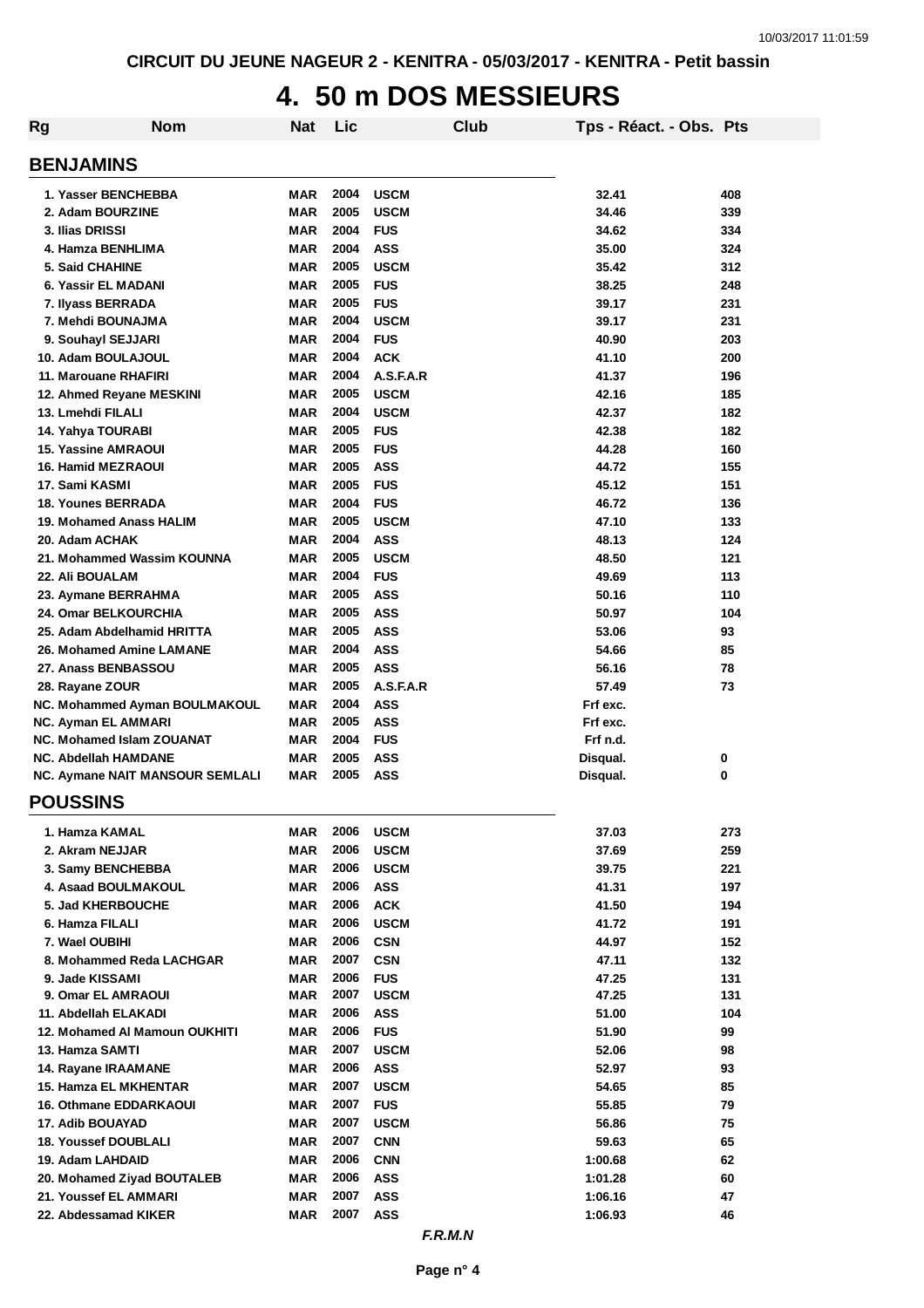# **4. 50 m DOS MESSIEURS**

| Rg                            | <b>Nom</b> | <b>Nat</b> | <b>Lic</b> |             | Club | Tps - Réact. - Obs. Pts |   |
|-------------------------------|------------|------------|------------|-------------|------|-------------------------|---|
| <b>POUSSINS</b>               |            |            |            |             |      |                         |   |
| NC. Diae Errahman SABBANI     |            | MAR        | 2006       | <b>CNN</b>  |      | Frf n.d.                |   |
| <b>NC. Sami HANNA</b>         |            | <b>MAR</b> | 2007       | <b>CSN</b>  |      | Frf n.d.                |   |
| NC. Abderrahmane BOUROUYNE    |            | <b>MAR</b> | 2006       | <b>CSN</b>  |      | Frf n.d.                |   |
| <b>NC. Mouataz SAHRAOUL</b>   |            | MAR        | 2007       | <b>CSN</b>  |      | Frf n.d.                |   |
| NC. Mohamed Taha OBILAT       |            | MAR        | 2007       | <b>CSN</b>  |      | Frf n.d.                |   |
| NC. Alae Eddine BENZAKOUR     |            | <b>MAR</b> | 2007       | <b>USCM</b> |      | Frf n.d.                |   |
| <b>NC. Saad ALOUACH</b>       |            | MAR        | 2007       | <b>ASS</b>  |      | Disqual.                | 0 |
| <b>NC. Mohammed ELHACHEMI</b> |            | MAR        | 2006       | <b>ASS</b>  |      | Disqual.                | 0 |
| <b>NC. Adam LAOURAYED</b>     |            | <b>MAR</b> | 2006       | <b>ASS</b>  |      | Disqual.                | 0 |
| <b>NC. Said ADAM</b>          |            | <b>MAR</b> | 2007       | <b>CSN</b>  |      | Disqual.                | 0 |
| <b>NC. Youssef LAAREJ</b>     |            | MAR        | 2006       | <b>FUS</b>  |      | Disqual.                | 0 |
| <b>NC. Zaid ZNAIDI</b>        |            | MAR        | 2007       | <b>USCM</b> |      | Disqual.                | 0 |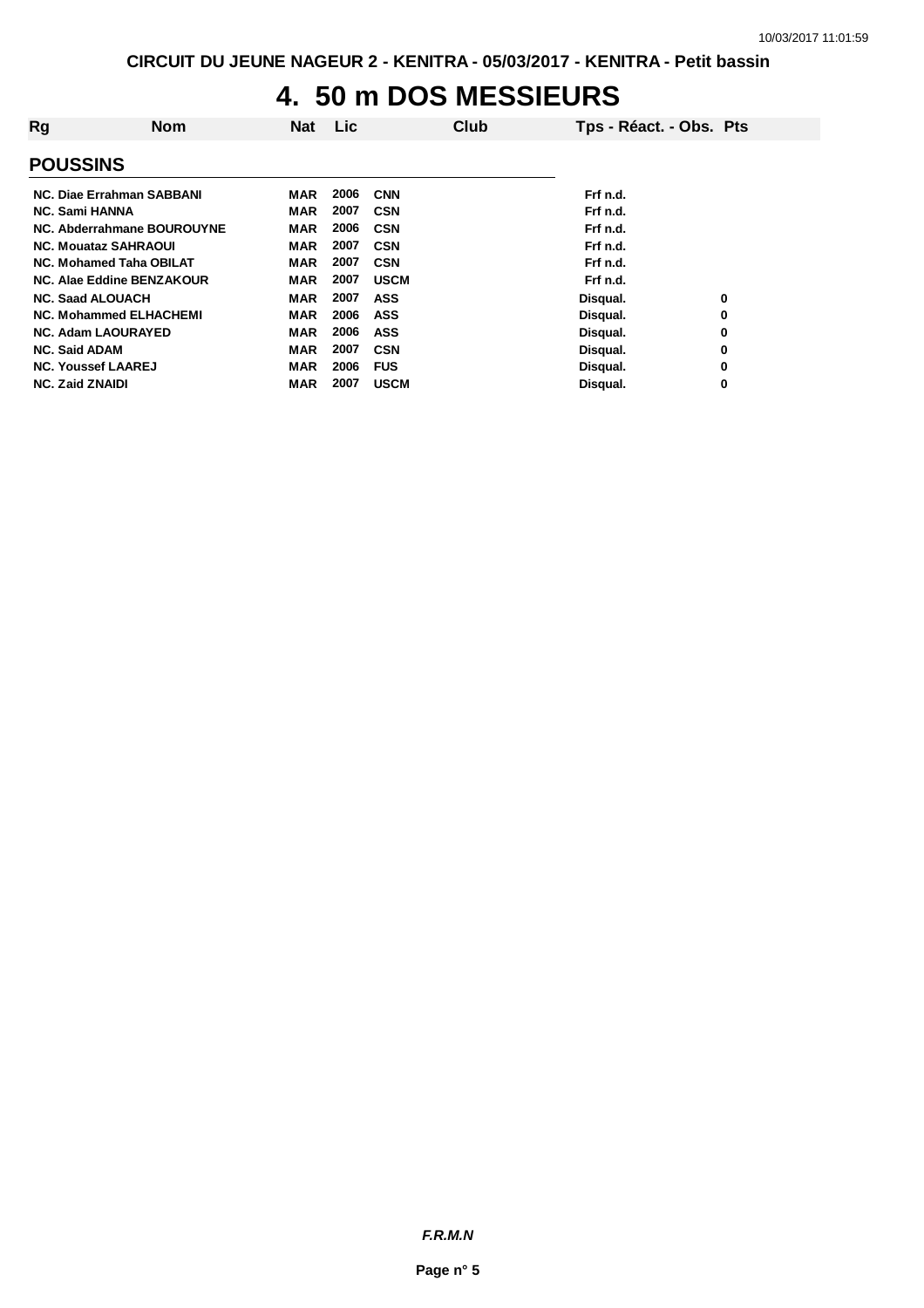# **5. 50 m BRASSE DAMES**

| Rg                           | <b>Nom</b> | <b>Nat</b> | Lic  |                  | Club | Tps - Réact. - Obs. Pts |     |
|------------------------------|------------|------------|------|------------------|------|-------------------------|-----|
| <b>BENJAMINS</b>             |            |            |      |                  |      |                         |     |
| 1. Hiba CHOUAIBI             |            | <b>MAR</b> | 2004 | <b>USCM</b>      |      | 41.13                   | 382 |
| 2. Maha BASKACH              |            | <b>MAR</b> | 2005 | <b>USCM</b>      |      | 41.44                   | 373 |
| 3. Oumnia SEBBATA            |            | <b>MAR</b> | 2005 | <b>FUS</b>       |      | 41.72                   | 366 |
| 4. Abrare BELRHITI           |            | <b>MAR</b> | 2004 | <b>ACK</b>       |      | 41.81                   | 363 |
| 5. Oumaima RACHIDI           |            | <b>MAR</b> | 2004 | <b>USCM</b>      |      | 42.78                   | 339 |
| <b>6. Lina GABOUNE</b>       |            | <b>MAR</b> | 2004 | <b>FUS</b>       |      | 43.10                   | 331 |
| 7. Imane LAHLOU              |            | <b>MAR</b> | 2005 | <b>FUS</b>       |      | 44.12                   | 309 |
| 8. Rime Ines EL RHOUBARI     |            | <b>MAR</b> | 2004 | <b>FUS</b>       |      | 44.56                   | 300 |
| 9. Hadil CHAHIDI             |            | <b>MAR</b> | 2005 | <b>USCM</b>      |      | 44.75                   | 296 |
| 10. Jennate RIMI             |            | <b>MAR</b> | 2005 | <b>FUS</b>       |      | 44.78                   | 295 |
| <b>11. Ines AL FIGUIGUI</b>  |            | <b>MAR</b> | 2004 | <b>USCM</b>      |      | 45.53                   | 281 |
| 12. Alaa BOUZAGBAH           |            | <b>MAR</b> | 2004 | <b>FUS</b>       |      | 48.22                   | 237 |
| 13. Yasmine RIAD             |            | <b>MAR</b> | 2004 | <b>FUS</b>       |      | 48.40                   | 234 |
| 14. Khaoula ELMADANI         |            | <b>MAR</b> | 2004 | <b>FUS</b>       |      | 49.53                   | 218 |
| 15. Aya BENMOUSSA            |            | <b>MAR</b> | 2005 | <b>CSN</b>       |      | 50.03                   | 212 |
| <b>16. Alae ELMEKKAOUI</b>   |            | <b>MAR</b> | 2005 | A.S.F.A.R        |      | 51.35                   | 196 |
| 17. Lyne SQUALLI             |            | <b>MAR</b> | 2004 | <b>FUS</b>       |      | 51.40                   | 195 |
| 18. Mya BENABDELJALIL        |            | <b>MAR</b> | 2005 | <b>USCM</b>      |      | 51.78                   | 191 |
| 19. Oumaima BOUSSAADANE      |            | <b>MAR</b> | 2004 | A.S.F.A.R        |      | 52.06                   | 188 |
| 20. Meryem BENJELLOUL        |            | <b>MAR</b> | 2004 | <b>FUS</b>       |      | 52.94                   | 179 |
| 21. Abir ELFARSSI            |            | <b>MAR</b> | 2005 | A.S.F.A.R        |      | 53.44                   | 174 |
| 22. Yasmine CHIADMI          |            | <b>MAR</b> | 2005 | <b>USCM</b>      |      | 54.69                   | 162 |
| 23. Hiba BEL HADDAR          |            | <b>MAR</b> | 2005 | <b>CNN</b>       |      | 56.03                   | 151 |
| 24. Rim ESSADIQI             |            | <b>MAR</b> | 2005 | A.S.F.A.R        |      | 1:00.31                 | 121 |
| 25. Imane BOUTARBOUCH        |            | <b>MAR</b> | 2004 | <b>ASS</b>       |      | 1:01.91                 | 112 |
| 26. Alae BOUIRKI             |            | <b>MAR</b> | 2005 | <b>CNN</b>       |      | 1:03.53                 | 103 |
| 27. Zineb SAIFI              |            | <b>MAR</b> | 2005 | <b>CNN</b>       |      | 1:07.72                 | 85  |
| <b>NC. Malak BRIKA</b>       |            | <b>MAR</b> | 2005 | <b>CNK</b>       |      | Frf exc.                |     |
| <b>NC. Alae EL MARNISSI</b>  |            | <b>MAR</b> | 2005 | <b>CSN</b>       |      | Disqual.                | 0   |
| <b>NC. Aya MARHFOUR</b>      |            | <b>MAR</b> | 2005 | <b>FUS</b>       |      | Disqual.                | 0   |
| <b>POUSSINS</b>              |            |            |      |                  |      |                         |     |
| 1. Lyna TIKKI                |            | <b>MAR</b> | 2006 | <b>ASS</b>       |      | 45.72                   | 278 |
| 2. Nada IDRISSI FAKHREDDINE  |            | <b>MAR</b> | 2006 | <b>FUS</b>       |      | 46.47                   | 264 |
| 3. Meryem BAHAJOUB           |            | MAR        | 2006 | <b>FUS</b>       |      | 47.03                   | 255 |
| 4. Rawane SADIQUI            |            | <b>MAR</b> | 2007 | <b>USCM</b>      |      | 49.25                   | 222 |
| <b>5. Ghita EL MOUATARIF</b> |            | <b>MAR</b> | 2007 | <b>FUS</b>       |      | 50.19                   | 210 |
| <b>6. Rim ELAMRAOUI</b>      |            | <b>MAR</b> | 2006 | <b>FUS</b>       |      | 50.78                   | 202 |
| 7. Nour El Houda BENSALEH    |            | <b>MAR</b> | 2007 | <b>FUS</b>       |      | 51.60                   | 193 |
| 8. Nada RAGTAOUI             |            | <b>MAR</b> | 2007 | <b>FUS</b>       |      | 51.69                   | 192 |
| 9. Hasnae IDRISSI            |            | <b>MAR</b> | 2007 | <b>USCM</b>      |      | 52.00                   | 189 |
| 10. Imane EL KHAYATI         |            | <b>MAR</b> | 2006 | <b>USCM</b>      |      | 52.57                   | 182 |
| 11. Rim ZAARI JABRI          |            | <b>MAR</b> | 2006 | <b>ASS</b>       |      | 56.75                   | 145 |
| 12. Rania MAALLEM            |            | <b>MAR</b> | 2007 | <b>ACK</b>       |      | 57.53                   | 139 |
| 13. Lina CHABI               |            | <b>MAR</b> | 2006 | <b>USCM</b>      |      | 58.38                   | 133 |
| 14. Malak ELBOUAZZAOUI       |            | <b>MAR</b> | 2007 | <b>ASS</b>       |      | 59.62                   | 125 |
| 15. Abla BELMATI             |            | <b>MAR</b> | 2006 | <b>FUS</b>       |      | 59.81                   | 124 |
| 16. Raihan MOUNA             |            | <b>MAR</b> | 2007 | <b>A.ALAWAIL</b> |      | 1:00.22                 | 121 |
| 17. Hala ELMIR               |            | MAR        | 2007 | <b>ASS</b>       |      | 1:01.69                 | 113 |
| 18. Nada ZAGRITI             |            | <b>MAR</b> | 2007 | <b>ASS</b>       |      | 1:02.09                 | 111 |
| 19. Fatima Ezzahrae ELOUADI  |            | <b>MAR</b> | 2007 | <b>CNN</b>       |      | 1:03.47                 | 103 |
| 20. Ibtihal ZOUAKI           |            | <b>MAR</b> | 2007 | <b>ASS</b>       |      | 1:05.32                 | 95  |
| 21. Hanane DIOURI            |            | <b>MAR</b> | 2007 | <b>ASS</b>       |      | 1:09.00                 | 80  |
| 22. Zineb KHARMICH           |            | <b>MAR</b> | 2007 | <b>CNN</b>       |      | 1:09.82                 | 78  |
| 23. Douaa EL YAAGOUBI        |            | <b>MAR</b> | 2007 | <b>USCM</b>      |      | 1:09.91                 | 77  |
| 24. Rihab KHERRAZ            |            | <b>MAR</b> | 2006 | <b>CNN</b>       |      | 1:12.56                 | 69  |
|                              |            |            |      |                  |      |                         |     |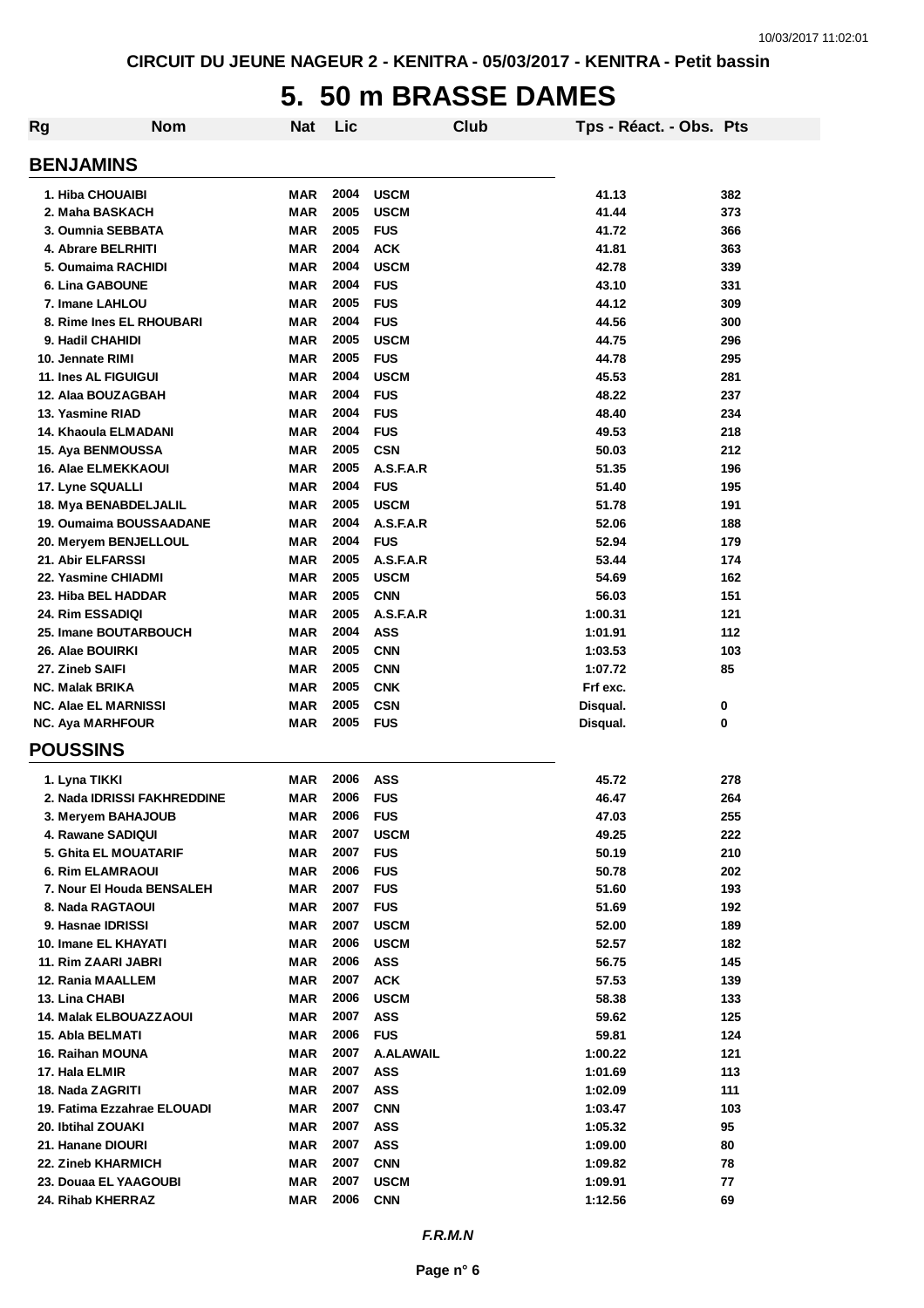# **5. 50 m BRASSE DAMES**

| Rg                          | <b>Nom</b> | <b>Nat</b> | Lic. | Club       | Tps - Réact. - Obs. Pts |    |
|-----------------------------|------------|------------|------|------------|-------------------------|----|
| <b>POUSSINS</b>             |            |            |      |            |                         |    |
| 25. Bassma ALAMI YADRI      |            | MAR        | 2007 | <b>CNN</b> | 1:24.06                 | 44 |
| <b>NC. Yasmine ELOMARI</b>  |            | <b>MAR</b> | 2006 | <b>ACK</b> | Frf exc.                |    |
| <b>NC. Majdouline NIHOU</b> |            | <b>MAR</b> | 2007 | <b>ACK</b> | Frf exc.                |    |
| <b>NC. Nihale DEBDOUBI</b>  |            | <b>MAR</b> | 2007 | <b>CSN</b> | Frf exc.                |    |
| <b>NC. Sara JOUBITI</b>     |            | <b>MAR</b> | 2006 | <b>ACK</b> | Frf n.d.                |    |
| NC. Fatima Zahra KAISSI     |            | <b>MAR</b> | 2007 | <b>CNK</b> | Frf n.d.                |    |
| <b>NC. Maroua ELAZHARI</b>  |            | <b>MAR</b> | 2006 | <b>FUS</b> | Frf n.d.                |    |
| <b>NC. Sara AMRANI</b>      |            | <b>MAR</b> | 2007 | <b>IRT</b> | Frf n.d.                |    |
| <b>NC. Rhita BOULAJOUL</b>  |            | <b>MAR</b> | 2007 | <b>ACK</b> | Disqual.                | 0  |
| <b>NC. Jihane EL FALAKI</b> |            | MAR        | 2006 | A ALAWAIL  | Disqual.                | 0  |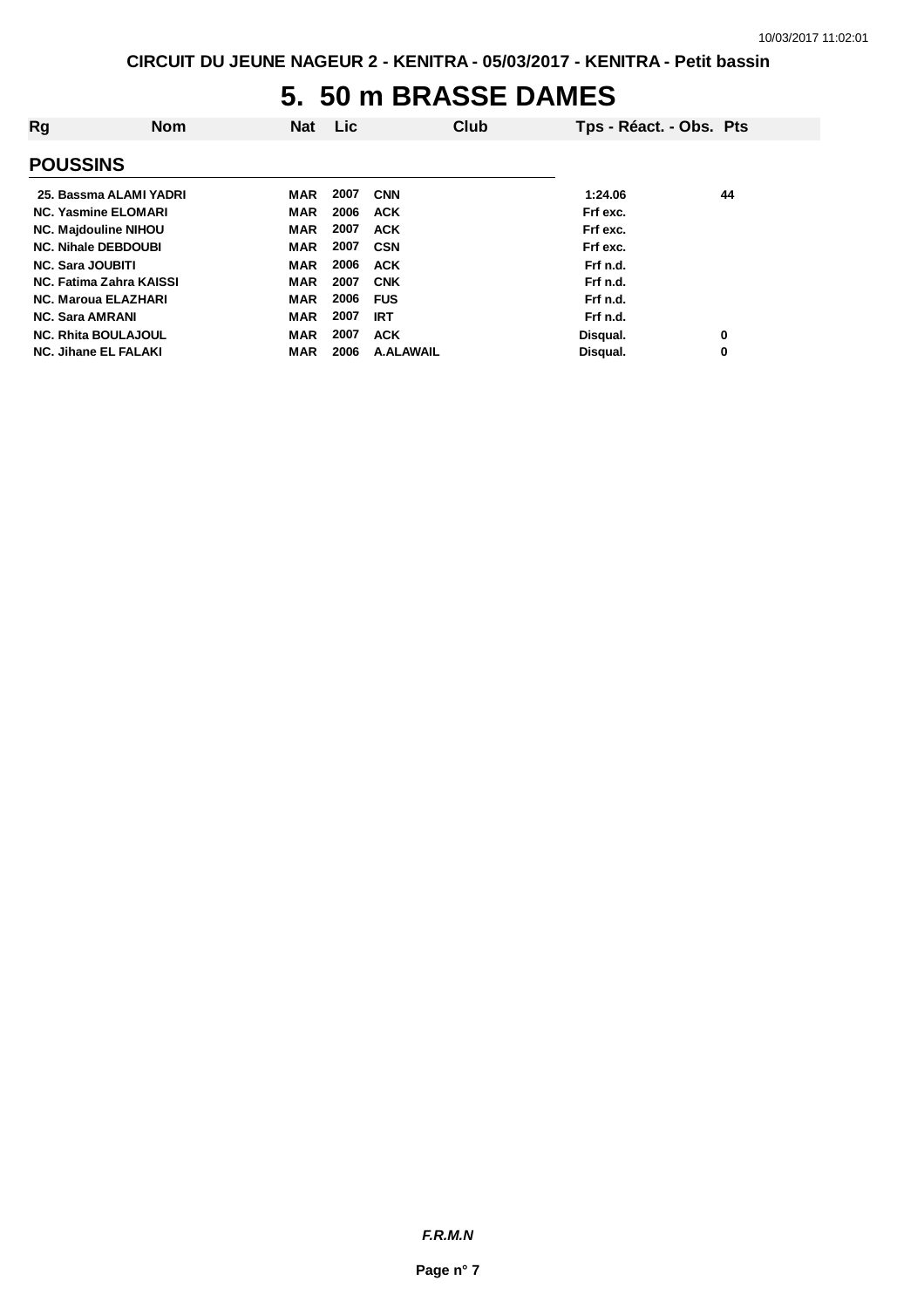# **6. 50 m BRASSE MESSIEURS**

| Rg                               | <b>Nom</b>                         | Nat        | Lic  |                  | Club | Tps - Réact. - Obs. Pts |     |
|----------------------------------|------------------------------------|------------|------|------------------|------|-------------------------|-----|
| <b>BENJAMINS</b>                 |                                    |            |      |                  |      |                         |     |
| 1. Yasser BENCHEBBA              |                                    | MAR        | 2004 | <b>USCM</b>      |      | 37.90                   | 348 |
| 2. Mohamed Sami ZEMZAMI          |                                    | <b>MAR</b> | 2005 | <b>USCM</b>      |      | 40.34                   | 289 |
| 3. Adam BOURZINE                 |                                    | <b>MAR</b> | 2005 | <b>USCM</b>      |      | 40.44                   | 286 |
| 4. Moncef BEN EL HADJ            |                                    | <b>MAR</b> | 2004 | <b>CSN</b>       |      | 41.31                   | 269 |
| 5. Ilias DRISSI                  |                                    | <b>MAR</b> | 2004 | <b>FUS</b>       |      | 41.62                   | 263 |
| <b>6. Said CHAHINE</b>           |                                    | <b>MAR</b> | 2005 | <b>USCM</b>      |      | 43.68                   | 227 |
| 7. Yassir EL MADANI              |                                    | <b>MAR</b> | 2005 | <b>FUS</b>       |      | 44.46                   | 215 |
| 8. Souhayl SEJJARI               |                                    | <b>MAR</b> | 2004 | <b>FUS</b>       |      | 44.50                   | 215 |
| 9. Ilyass BERRADA                |                                    | <b>MAR</b> | 2005 | <b>FUS</b>       |      | 45.22                   | 205 |
| 10. Mohammed EL KHDARI           |                                    | <b>MAR</b> | 2004 | <b>CSN</b>       |      | 45.90                   | 196 |
| 11. Badr ABROUK                  |                                    | <b>MAR</b> | 2004 | A.S.F.A.R        |      | 47.78                   | 173 |
| <b>12. Younes BERRADA</b>        |                                    | <b>MAR</b> | 2004 | <b>FUS</b>       |      | 48.13                   | 170 |
| 13. Ahmed Rayane ELYACOUTI       |                                    | <b>MAR</b> | 2005 | <b>USCM</b>      |      | 48.66                   | 164 |
| <b>14. Yassine AMRAOUI</b>       |                                    | <b>MAR</b> | 2005 | <b>FUS</b>       |      | 50.00                   | 151 |
| 15. Adam ACHAK                   |                                    | <b>MAR</b> | 2004 | <b>ASS</b>       |      | 50.75                   | 145 |
| 16. Yahya TOURABI                |                                    | <b>MAR</b> | 2005 | <b>FUS</b>       |      | 50.85                   | 144 |
| 17. Ahmed AIT BARGACH            |                                    | <b>MAR</b> | 2005 | <b>ASS</b>       |      | 51.56                   | 138 |
| 18. Mohamed Taha BOUSSAADANE     |                                    | <b>MAR</b> | 2004 | A.S.F.A.R        |      | 52.72                   | 129 |
| 19. Adam Abdelhamid HRITTA       |                                    | <b>MAR</b> | 2005 | <b>ASS</b>       |      | 53.26                   | 125 |
| 20. Rayane ZOUR                  |                                    | MAR        | 2005 | A.S.F.A.R        |      | 54.28                   | 118 |
| 21. Mohamed Zaid AITSAID         |                                    | <b>MAR</b> | 2004 | <b>A.ALAWAIL</b> |      | 55.00                   | 114 |
| 22. Ali BOUALAM                  |                                    | <b>MAR</b> | 2004 | <b>FUS</b>       |      | 55.25                   | 112 |
| 23. Anass BENBASSOU              |                                    | <b>MAR</b> | 2005 | <b>ASS</b>       |      | 55.82                   | 109 |
| 24. Mohammed Wassim KOUNNA       |                                    | <b>MAR</b> | 2005 | <b>USCM</b>      |      | 57.03                   | 102 |
|                                  | 25. Aymane NAIT MANSOUR SEMLALI    | <b>MAR</b> | 2005 | <b>ASS</b>       |      | 57.31                   | 100 |
| 26. Wael KABIRI                  |                                    | <b>MAR</b> | 2005 | <b>ASS</b>       |      | 59.37                   | 90  |
| 27. Omar BELKOURCHIA             |                                    | <b>MAR</b> | 2005 | <b>ASS</b>       |      | 1:01.25                 | 82  |
| NC. Ayman EL AMMARI              |                                    | <b>MAR</b> | 2005 | <b>ASS</b>       |      | Frf exc.                |     |
| NC. Mohammed Amjad BENDGUIG      |                                    | <b>MAR</b> | 2004 | <b>CSN</b>       |      | Frf exc.                |     |
|                                  | NC. Mohammed Ayman BOULMAKOUL      | <b>MAR</b> | 2004 | <b>ASS</b>       |      | Frf n.d.                |     |
| <b>NC. Taha FOUNOUNOU</b>        |                                    | <b>MAR</b> | 2004 | <b>CNK</b>       |      | Frf n.d.                |     |
| <b>NC. Mohamed Islam ZOUANAT</b> |                                    | <b>MAR</b> | 2004 | <b>FUS</b>       |      | Frf n.d.                |     |
| <b>NC. Adam BOULAJOUL</b>        |                                    | <b>MAR</b> | 2004 | <b>ACK</b>       |      | Disqual.                | 0   |
| <b>NC. Sami KASMI</b>            |                                    | <b>MAR</b> | 2005 | <b>FUS</b>       |      | Disqual.                | 0   |
| <b>POUSSINS</b>                  |                                    |            |      |                  |      |                         |     |
| 1. Marwane SEBBATA               |                                    | <b>MAR</b> | 2006 | <b>FUS</b>       |      | 44.46                   | 215 |
| 2. Yassine SEBBATA               |                                    | <b>MAR</b> | 2006 | <b>FUS</b>       |      | 44.91                   | 209 |
| 3. Samy BENCHEBBA                |                                    | <b>MAR</b> | 2006 | <b>USCM</b>      |      | 45.72                   | 198 |
| 4. Omar MOUMINA                  |                                    | MAR        | 2006 | <b>FUS</b>       |      | 46.13                   | 193 |
| 5. Ali ELKHALIL                  |                                    | <b>MAR</b> | 2006 | <b>FUS</b>       |      | 46.43                   | 189 |
| 6. Sami EL ANOUAR                |                                    | <b>MAR</b> | 2007 | <b>ASS</b>       |      | 49.81                   | 153 |
| 7. Ahmed Yassine SEYAR           |                                    | <b>MAR</b> | 2006 | <b>ASS</b>       |      | 50.19                   | 150 |
| 8. Mohamed Ayoub OUADI           |                                    | <b>MAR</b> | 2007 | <b>ASS</b>       |      | 52.31                   | 132 |
| 9. Wael OUBIHI                   |                                    | MAR        | 2006 | <b>CSN</b>       |      | 52.78                   | 129 |
| 10. Mohammed ELHARRAK            |                                    | <b>MAR</b> | 2006 | <b>ASS</b>       |      | 53.75                   | 122 |
| 11. Omar BENMOUSSA               |                                    | <b>MAR</b> | 2006 | <b>USCM</b>      |      | 54.19                   | 119 |
|                                  | 12. Mohamed Naji TOUIMI BENJELLOUN | MAR        | 2007 | <b>ASS</b>       |      | 54.25                   | 118 |
| 13. Reda NADIR                   |                                    | <b>MAR</b> | 2006 | <b>ASS</b>       |      | 54.87                   | 114 |
| 14. Haytam BARAKAT               |                                    | <b>MAR</b> | 2007 | <b>ASS</b>       |      | 56.13                   | 107 |
| <b>15. Tarik ZEHAUF</b>          |                                    | <b>MAR</b> | 2007 | <b>ACK</b>       |      | 56.18                   | 107 |
| 16. Hamza FOUKAHY                |                                    | <b>MAR</b> | 2006 | <b>FUS</b>       |      | 56.53                   | 105 |
| 17. Ilyas CHAKKOURI              |                                    | <b>MAR</b> | 2006 | A.ALAWAIL        |      | 57.84                   | 98  |
| <b>18. Youssef LAAREJ</b>        |                                    | <b>MAR</b> | 2006 | <b>FUS</b>       |      | 58.03                   | 97  |
| 19. Othmane EDDARKAOUI           |                                    | <b>MAR</b> | 2007 | <b>FUS</b>       |      | 59.16                   | 91  |
| 20. Jade KISSAMI                 |                                    | <b>MAR</b> | 2006 | <b>FUS</b>       |      | 1:00.38                 | 86  |
| 21. Adnan AHRRAM                 |                                    | <b>MAR</b> | 2006 | <b>A.ALAWAIL</b> |      | 1:03.60                 | 73  |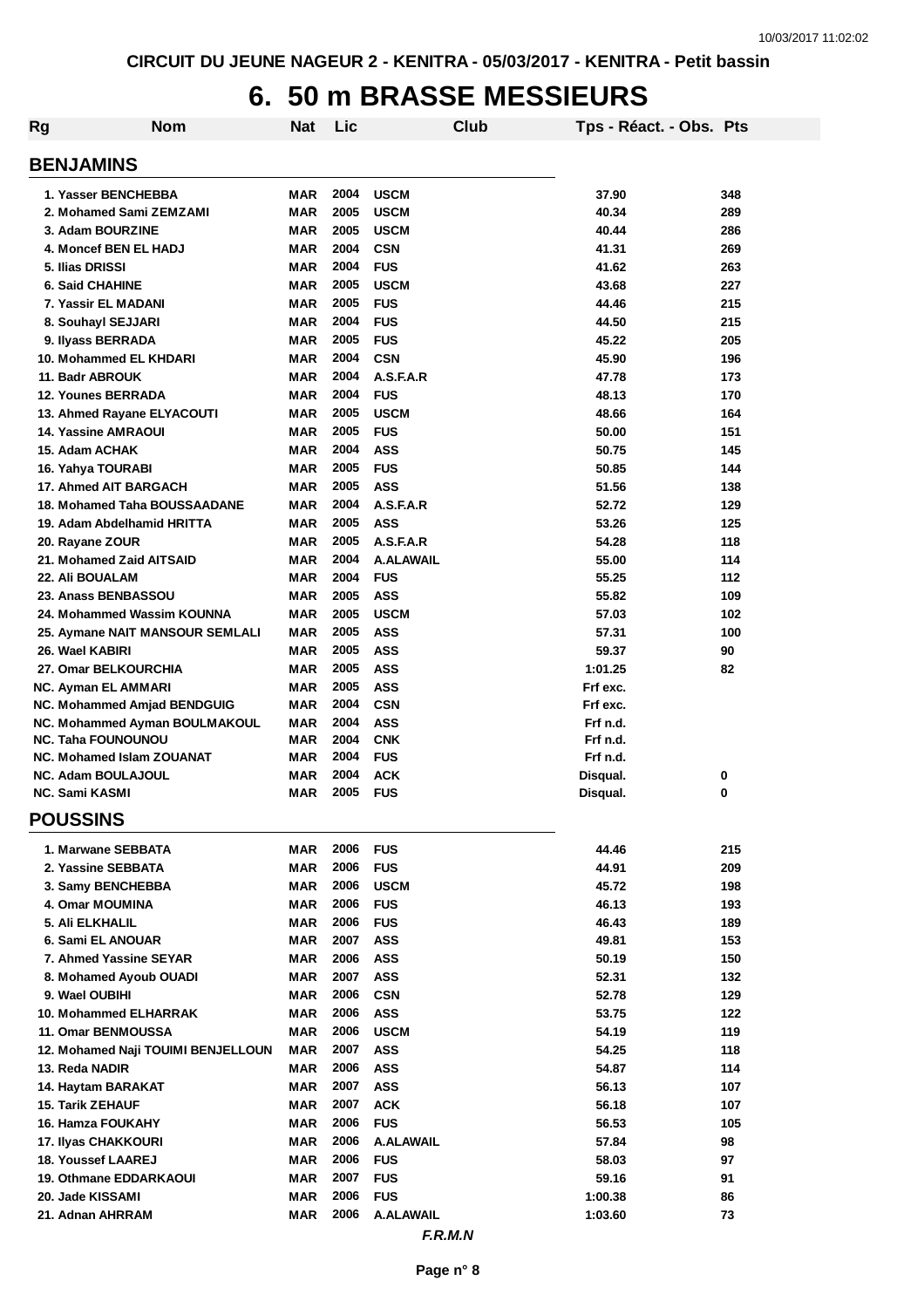# **6. 50 m BRASSE MESSIEURS**

| Rg                              | <b>Nom</b> | Nat        | Lic. |             | Club | Tps - Réact. - Obs. Pts |    |
|---------------------------------|------------|------------|------|-------------|------|-------------------------|----|
| <b>POUSSINS</b>                 |            |            |      |             |      |                         |    |
| 22. Adib BOUAYAD                |            | MAR        | 2007 | <b>USCM</b> |      | 1:04.75                 | 69 |
| 23. Rayane IRAAMANE             |            | <b>MAR</b> | 2006 | <b>ASS</b>  |      | 1:05.59                 | 67 |
| 24. Mohamed Ziyad BOUTALEB      |            | MAR        | 2006 | ASS         |      | 1:08.23                 | 59 |
| 25. Mohamed AI Mamoun OUKHITI   |            | <b>MAR</b> | 2006 | <b>FUS</b>  |      | 1:11.40                 | 52 |
| <b>NC. Sami HANNA</b>           |            | <b>MAR</b> | 2007 | <b>CSN</b>  |      | Frf n.d.                |    |
| NC. Abderrahmane BOUROUYNE      |            | <b>MAR</b> | 2006 | <b>CSN</b>  |      | Frf n.d.                |    |
| <b>NC. Mouataz SAHRAOUI</b>     |            | <b>MAR</b> | 2007 | <b>CSN</b>  |      | Frf n.d.                |    |
| <b>NC. Mohamed Taha OBILAT</b>  |            | <b>MAR</b> | 2007 | <b>CSN</b>  |      | Frf n.d.                |    |
| <b>NC. Ryan CHEBIHI HASSANI</b> |            | <b>MAR</b> | 2007 | <b>FUS</b>  |      | Frf n.d.                |    |
| NC. Alae Eddine BENZAKOUR       |            | <b>MAR</b> | 2007 | <b>USCM</b> |      | Frf n.d.                |    |
| <b>NC. Youssef BEKKAOUI</b>     |            | <b>MAR</b> | 2006 | <b>ASS</b>  |      | Disqual.                | 0  |
| <b>NC. Assaad Taha SEYAR</b>    |            | <b>MAR</b> | 2007 | <b>ASS</b>  |      | Disqual.                | 0  |
| <b>NC. Said ADAM</b>            |            | <b>MAR</b> | 2007 | <b>CSN</b>  |      | Disqual.                | 0  |
| <b>NC. Youssef GABOUNE</b>      |            | <b>MAR</b> | 2007 | <b>FUS</b>  |      | Disqual.                | 0  |
| <b>NC. Hamza KAMAL</b>          |            | <b>MAR</b> | 2006 | <b>USCM</b> |      | Disqual.                | 0  |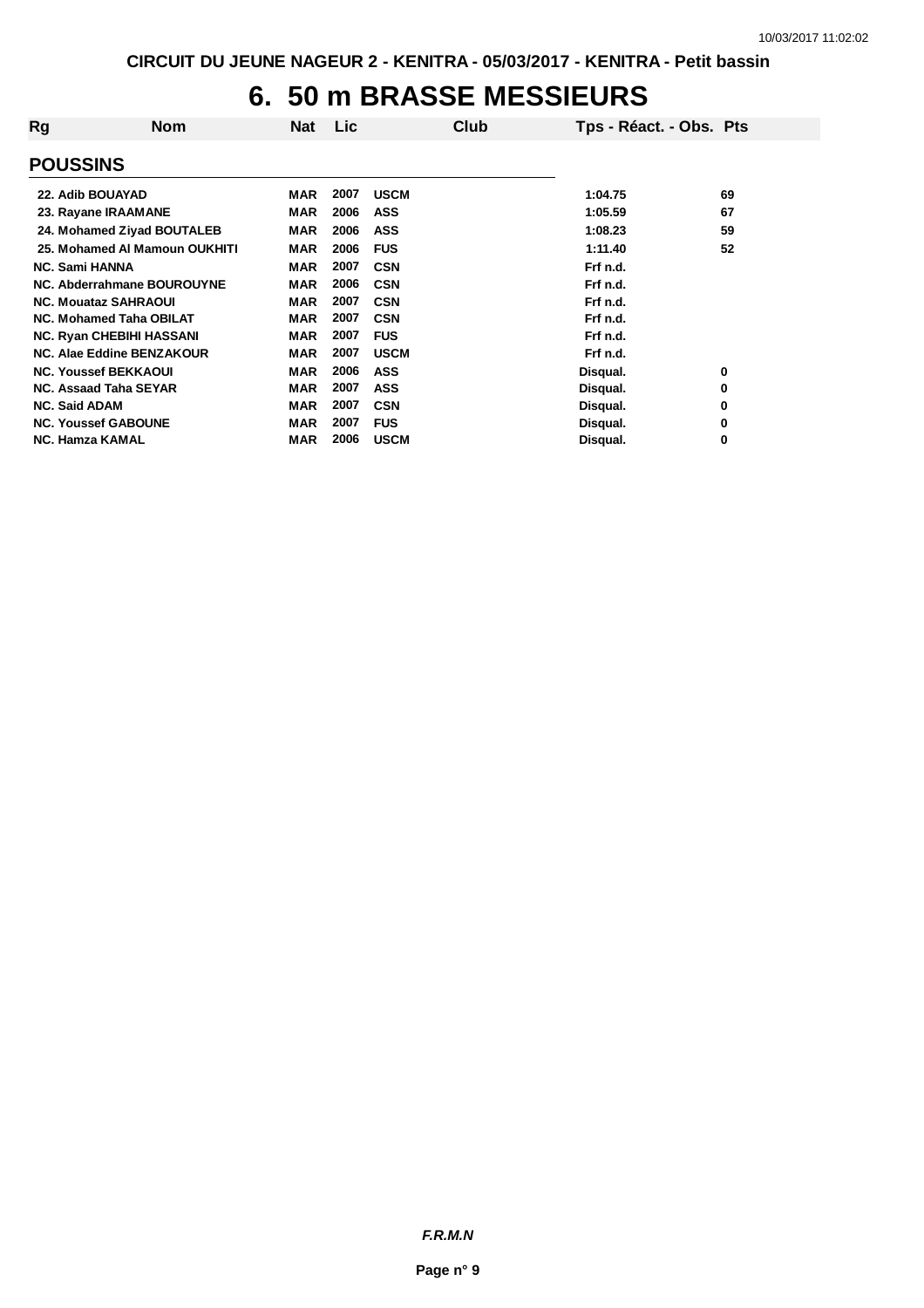# **7. 200 m 4 NAGES DAMES**

| Rg                              | <b>Nom</b> | <b>Nat</b> | Lic  |             | Club | Tps - Réact. - Obs. Pts |     |
|---------------------------------|------------|------------|------|-------------|------|-------------------------|-----|
| <b>BENJAMINS</b>                |            |            |      |             |      |                         |     |
| 1. Malak BOUSSOUF               |            | <b>MAR</b> | 2004 | <b>ACK</b>  |      | 2:41.03                 | 480 |
| 2. Meryem HOSNI                 |            | <b>MAR</b> | 2005 | <b>ACK</b>  |      | 2:46.85                 | 432 |
| 3. Hiba BOURZINE                |            | <b>MAR</b> | 2004 | <b>USCM</b> |      | 2:48.53                 | 419 |
| 4. Oumnia SEBBATA               |            | <b>MAR</b> | 2005 | <b>FUS</b>  |      | 2:48.63                 | 418 |
| 5. Hiba CHOUAIBI                |            | <b>MAR</b> | 2004 | <b>USCM</b> |      | 2:49.56                 | 411 |
| 6. Oumaima RACHIDI              |            | <b>MAR</b> | 2004 | <b>USCM</b> |      | 2:51.75                 | 396 |
| 7. Maha BASKACH                 |            | <b>MAR</b> | 2005 | <b>USCM</b> |      | 2:53.00                 | 387 |
| 8. Lina DANNA                   |            | <b>MAR</b> | 2005 | <b>USCM</b> |      | 2:53.91                 | 381 |
| 9. Maryem DAGRI                 |            | <b>MAR</b> | 2005 | <b>USCM</b> |      | 2:54.41                 | 378 |
| 10. Rime Ines EL RHOUBARI       |            | <b>MAR</b> | 2004 | <b>FUS</b>  |      | 3:00.34                 | 342 |
| <b>11. Ines AL FIGUIGUI</b>     |            | <b>MAR</b> | 2004 | <b>USCM</b> |      | 3:05.85                 | 312 |
| <b>12. Lina GABOUNE</b>         |            | <b>MAR</b> | 2004 | <b>FUS</b>  |      | 3:06.41                 | 309 |
| 13. Hadil CHAHIDI               |            | <b>MAR</b> | 2005 | <b>USCM</b> |      | 3:08.62                 | 299 |
| 14. Jennate RIMI                |            | <b>MAR</b> | 2005 | <b>FUS</b>  |      | 3:09.65                 | 294 |
| <b>15. Imane BAMHAOUED</b>      |            | <b>MAR</b> | 2004 | A.S.F.A.R   |      | 3:11.28                 | 286 |
| 16. Rima BADOUI                 |            | <b>MAR</b> | 2004 | <b>ASS</b>  |      | 3:11.82                 | 284 |
| 17. Imane LAHLOU                |            | <b>MAR</b> | 2005 | <b>FUS</b>  |      | 3:12.12                 | 283 |
| 18. Sara BELLAMINE              |            | <b>MAR</b> | 2004 | <b>ASS</b>  |      | 3:14.12                 | 274 |
| 19. Meryem BENAYACHE            |            | <b>MAR</b> | 2004 | <b>USCM</b> |      | 3:15.25                 | 269 |
| 20. Yasmine RIAD                |            | <b>MAR</b> | 2004 | <b>FUS</b>  |      | 3:17.59                 | 260 |
| 21. Fadila ZEHAUF               |            | <b>MAR</b> | 2005 | <b>ACK</b>  |      | 3:18.34                 | 257 |
| <b>22. Lyne SQUALLI</b>         |            | <b>MAR</b> | 2004 | <b>FUS</b>  |      | 3:24.16                 | 235 |
| 23. Khaoula ELMADANI            |            | <b>MAR</b> | 2004 | <b>FUS</b>  |      | 3:28.50                 | 221 |
| 24. Malak IGOUZAL               |            | <b>MAR</b> | 2005 | <b>CSN</b>  |      | 3:29.22                 | 219 |
| 25. Rania LEFLEJ                |            | <b>MAR</b> | 2005 | <b>USCM</b> |      | 3:30.03                 | 216 |
| 26. Aya MARHFOUR                |            | <b>MAR</b> | 2005 | <b>FUS</b>  |      | 3:33.25                 | 207 |
| 27. Alae ELMEKKAOUI             |            | <b>MAR</b> | 2005 | A.S.F.A.R   |      | 3:35.81                 | 199 |
| 28. Nourzad KARROUK BAAYL       |            | <b>MAR</b> | 2005 | <b>ACK</b>  |      | 3:38.59                 | 192 |
| 29. Marwa RIFFI                 |            | <b>MAR</b> | 2005 | <b>USCM</b> |      | 3:38.88                 | 191 |
| 30. Chahd BELEKBIRA             |            | <b>MAR</b> | 2004 | A.S.F.A.R   |      | 3:45.75                 | 174 |
| 31. Nour Elhouda YOUSFI         |            | <b>MAR</b> | 2005 | <b>CNN</b>  |      | 3:48.43                 | 168 |
| 32. Malak AMARI                 |            | <b>MAR</b> | 2005 | <b>CNN</b>  |      | 4:19.44                 | 114 |
| <b>NC. Yassamine SILMI</b>      |            | <b>MAR</b> | 2005 | <b>CNN</b>  |      | Frf n.d.                |     |
| NC. Mouna Yassmina MASAIF       |            | <b>MAR</b> | 2005 | <b>ACK</b>  |      | Dsq FD                  | 0   |
| <b>NC. Salma GHENI</b>          |            | MAR        | 2005 | A.S.F.A.R   |      | Disqual.                | 0   |
| <b>NC. Zineb BELHAJ</b>         |            | MAR        | 2005 | <b>CNN</b>  |      | Disqual.                | 0   |
| <b>POUSSINS</b>                 |            |            |      |             |      |                         |     |
| 1. Lina YAQOUBI                 |            | <b>MAR</b> | 2006 | <b>CSN</b>  |      | 3:09.13                 | 296 |
| 2. Meryem BAHAJOUB              |            | <b>MAR</b> | 2006 | <b>FUS</b>  |      | 3:15.18                 | 270 |
| 3. Nada IDRISSI FAKHREDDINE     |            | <b>MAR</b> | 2006 | <b>FUS</b>  |      | 3:22.15                 | 243 |
| 4. Kaoutar HOSNI                |            | <b>MAR</b> | 2006 | <b>ACK</b>  |      | 3:22.51                 | 241 |
| 5. Nada RAGTAOUI                |            | <b>MAR</b> | 2007 | <b>FUS</b>  |      | 3:23.28                 | 239 |
| <b>6. Sara BENSLETEN</b>        |            | <b>MAR</b> | 2007 | <b>USCM</b> |      | 3:24.19                 | 235 |
| 7. Malak TIBARI                 |            | <b>MAR</b> | 2006 | A.S.F.A.R   |      | 3:24.66                 | 234 |
| 8. Inass ALLAOUI                |            | <b>MAR</b> | 2006 | A.S.F.A.R   |      | 3:25.63                 | 230 |
| 9. Rim ELAMRAOUI                |            | <b>MAR</b> | 2006 | <b>FUS</b>  |      | 3:30.45                 | 215 |
| 10. Nour El Houda BENSALEH      |            | <b>MAR</b> | 2007 | <b>FUS</b>  |      | 3:30.90                 | 214 |
| 11. Youssra ELMAZOUNI           |            | MAR        | 2006 | <b>CSN</b>  |      | 3:35.91                 | 199 |
| 12. Imane EL KHAYATI            |            | MAR        | 2006 | <b>USCM</b> |      | 3:47.75                 | 169 |
| <b>13. Ghita EL MOUATARIF</b>   |            | <b>MAR</b> | 2007 | <b>FUS</b>  |      | 3:48.00                 | 169 |
| <b>14. Rim BELAHNICHI</b>       |            | <b>MAR</b> | 2006 | A.S.F.A.R   |      | 3:50.66                 | 163 |
| 15. Hiba LAHLIMI                |            | <b>MAR</b> | 2007 | <b>ACK</b>  |      | 3:58.97                 | 147 |
| 16. Ghita EL IDRISSI EL AMGHARI |            | MAR        | 2006 | <b>USCM</b> |      | 4:01.94                 | 141 |
| 17. Douaa EL YAAGOUBI           |            | MAR        | 2007 | <b>USCM</b> |      | 4:16.28                 | 119 |
| 18. Asmae BENSAID               |            | <b>MAR</b> | 2006 | <b>CNN</b>  |      | 4:22.15                 | 111 |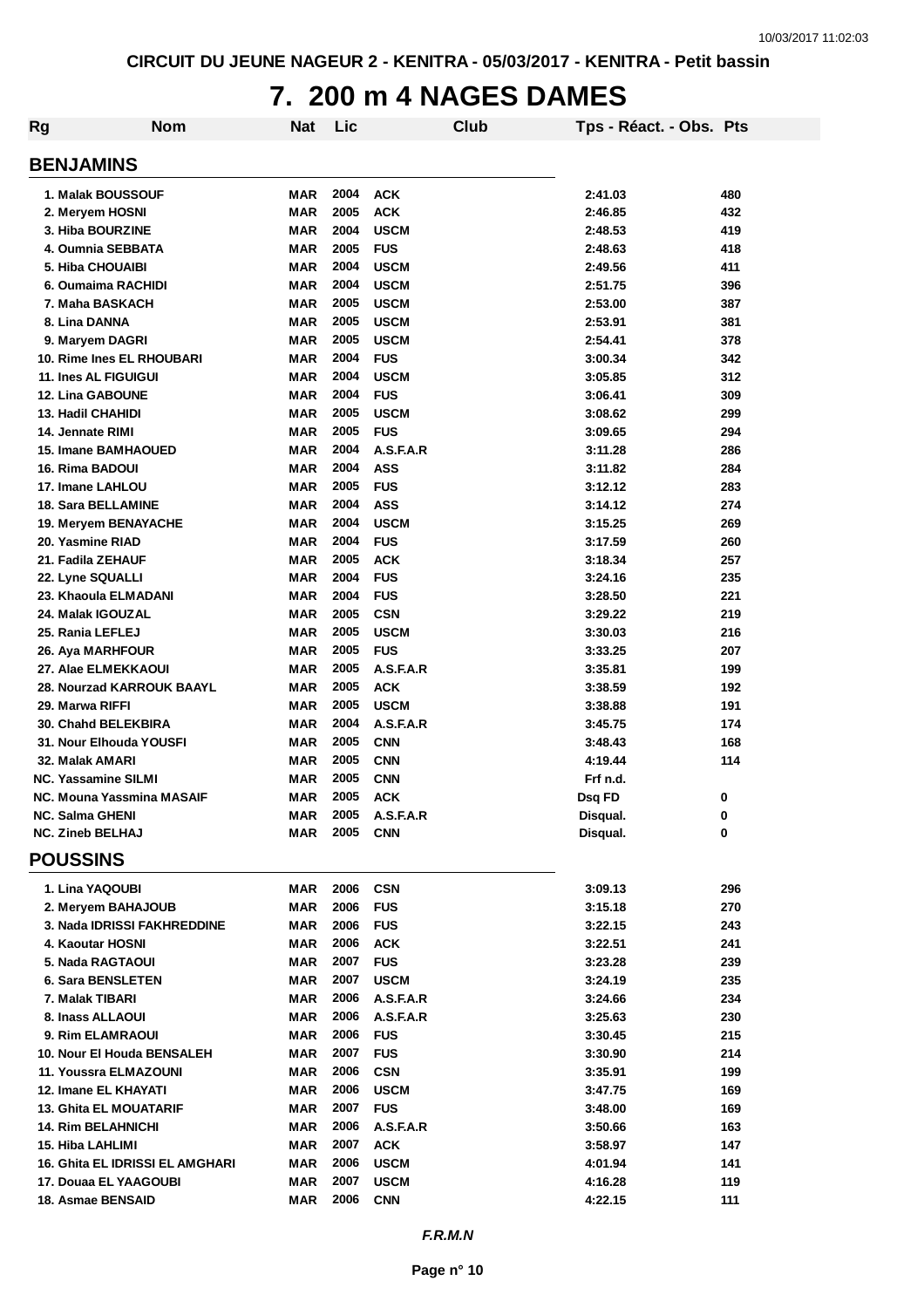# **7. 200 m 4 NAGES DAMES**

| Rg                          | <b>Nom</b>                     | Nat        | Lic  |             | Club | Tps - Réact. - Obs. Pts |     |
|-----------------------------|--------------------------------|------------|------|-------------|------|-------------------------|-----|
| <b>POUSSINS</b>             |                                |            |      |             |      |                         |     |
| 19. Sarah BOUHEMAID         |                                | MAR        | 2007 | <b>CNN</b>  |      | 4:25.50                 | 107 |
| 20. Rachida KIDAYE          |                                | MAR        | 2007 | <b>CNN</b>  |      | 4:26.91                 | 105 |
| 21. Salma SAIFI             |                                | MAR        | 2007 | <b>CNN</b>  |      | 4:33.97                 | 97  |
| <b>NC. Narjiss SILMI</b>    |                                | <b>MAR</b> | 2007 | <b>CNN</b>  |      | Frf n.d.                |     |
| <b>NC. Maroua ELAZHARI</b>  |                                | <b>MAR</b> | 2006 | <b>FUS</b>  |      | Frf n.d.                |     |
| <b>NC. Rawane SADIQUI</b>   |                                | <b>MAR</b> | 2007 | <b>USCM</b> |      | Abandon                 | 0   |
| <b>NC. Yasmine EL HAJJI</b> |                                | <b>MAR</b> | 2007 | <b>CNN</b>  |      | Disqual.                | 0   |
| NC. Dina Walae ALILOU       |                                | <b>MAR</b> | 2006 | <b>CNN</b>  |      | Disqual.                | 0   |
|                             | <b>NC. Yassmina IZOUGAGHEN</b> | <b>MAR</b> | 2007 | <b>CNN</b>  |      | Disqual.                | 0   |
| <b>NC. Lina CHABI</b>       |                                | <b>MAR</b> | 2006 | <b>USCM</b> |      | Disqual.                | 0   |
| NC. Hasnae IDRISSI          |                                | MAR        | 2007 | <b>USCM</b> |      | Disqual.                | 0   |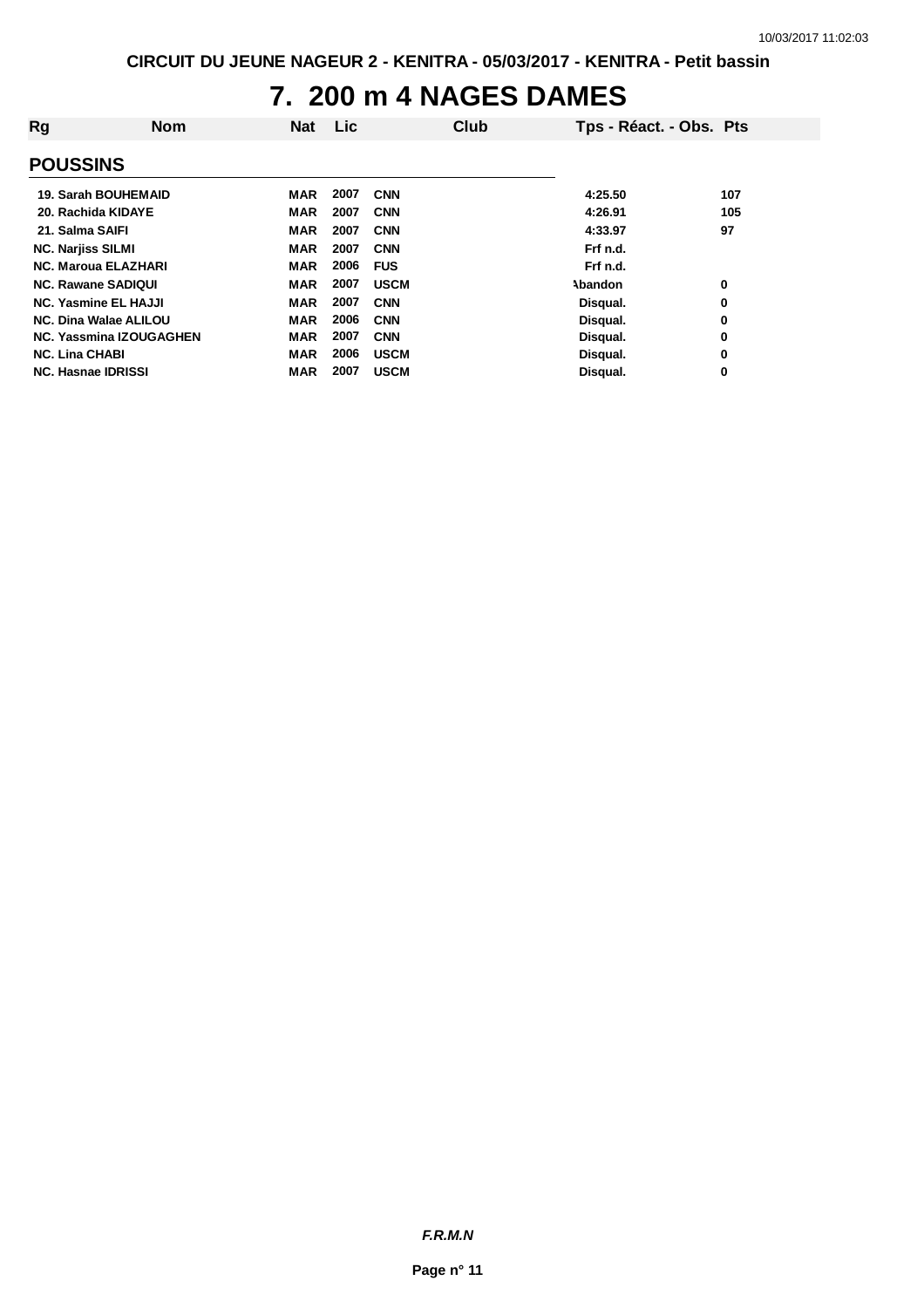# **8. 400 m NAGE LIBRE DAMES**

| Rg                         | <b>Nom</b>                     | <b>Nat</b> | Lic  | Club        | Tps - Réact. - Obs. Pts |     |
|----------------------------|--------------------------------|------------|------|-------------|-------------------------|-----|
| <b>BENJAMINS</b>           |                                |            |      |             |                         |     |
| 1. Lina DANNA              |                                | MAR        | 2005 | <b>USCM</b> | 5:07.34                 | 466 |
| 2. Hiba CHOUAIBI           |                                | <b>MAR</b> | 2004 | <b>USCM</b> | 5:16.85                 | 425 |
|                            | 3. Abrare BELRHITI             | <b>MAR</b> | 2004 | <b>ACK</b>  | 5:28.61                 | 381 |
|                            | 4. Aicha EL BEKALI             | <b>MAR</b> | 2004 | A.S.F.A.R   | 5:29.16                 | 379 |
| 5. Hind BAGHDAD            |                                | <b>MAR</b> | 2004 | <b>CSN</b>  | 5:47.80                 | 321 |
| 6. Hadil CHAHIDI           |                                | <b>MAR</b> | 2005 | <b>USCM</b> | 5:53.16                 | 307 |
|                            | 7. Imane BAMHAOUED             | <b>MAR</b> | 2004 | A.S.F.A.R   | 5:58.16                 | 294 |
| 8. Marwa RIFFI             |                                | <b>MAR</b> | 2005 | <b>USCM</b> | 6:07.15                 | 273 |
| 9. Rania LEFLEJ            |                                | <b>MAR</b> | 2005 | <b>USCM</b> | 6:16.19                 | 254 |
|                            | <b>10. Alae ELMEKKAOUI</b>     | <b>MAR</b> | 2005 | A.S.F.A.R   | 6:44.34                 | 204 |
|                            | 11. Nour Elhouda YOUSFI        | <b>MAR</b> | 2005 | <b>CNN</b>  | 6:50.84                 | 195 |
| <b>12. Hiba GHOUDANE</b>   |                                | <b>MAR</b> | 2004 | <b>CSN</b>  | 6:52.85                 | 192 |
|                            | <b>13. Chahd BELEKBIRA</b>     | <b>MAR</b> | 2004 | A.S.F.A.R   | 6:57.19                 | 186 |
| <b>14. Abir ELFARSSI</b>   |                                | <b>MAR</b> | 2005 | A.S.F.A.R   | 6:59.00                 | 184 |
|                            | <b>15. Oumaima BOUSSAADANE</b> | <b>MAR</b> | 2004 | A.S.F.A.R   | 7:24.06                 | 154 |
| 16. Zineb BELHAJ           |                                | <b>MAR</b> | 2005 | <b>CNN</b>  | 8:40.85                 | 95  |
| <b>NC. Yassamine SILMI</b> |                                | <b>MAR</b> | 2005 | <b>CNN</b>  | Frf n.d.                |     |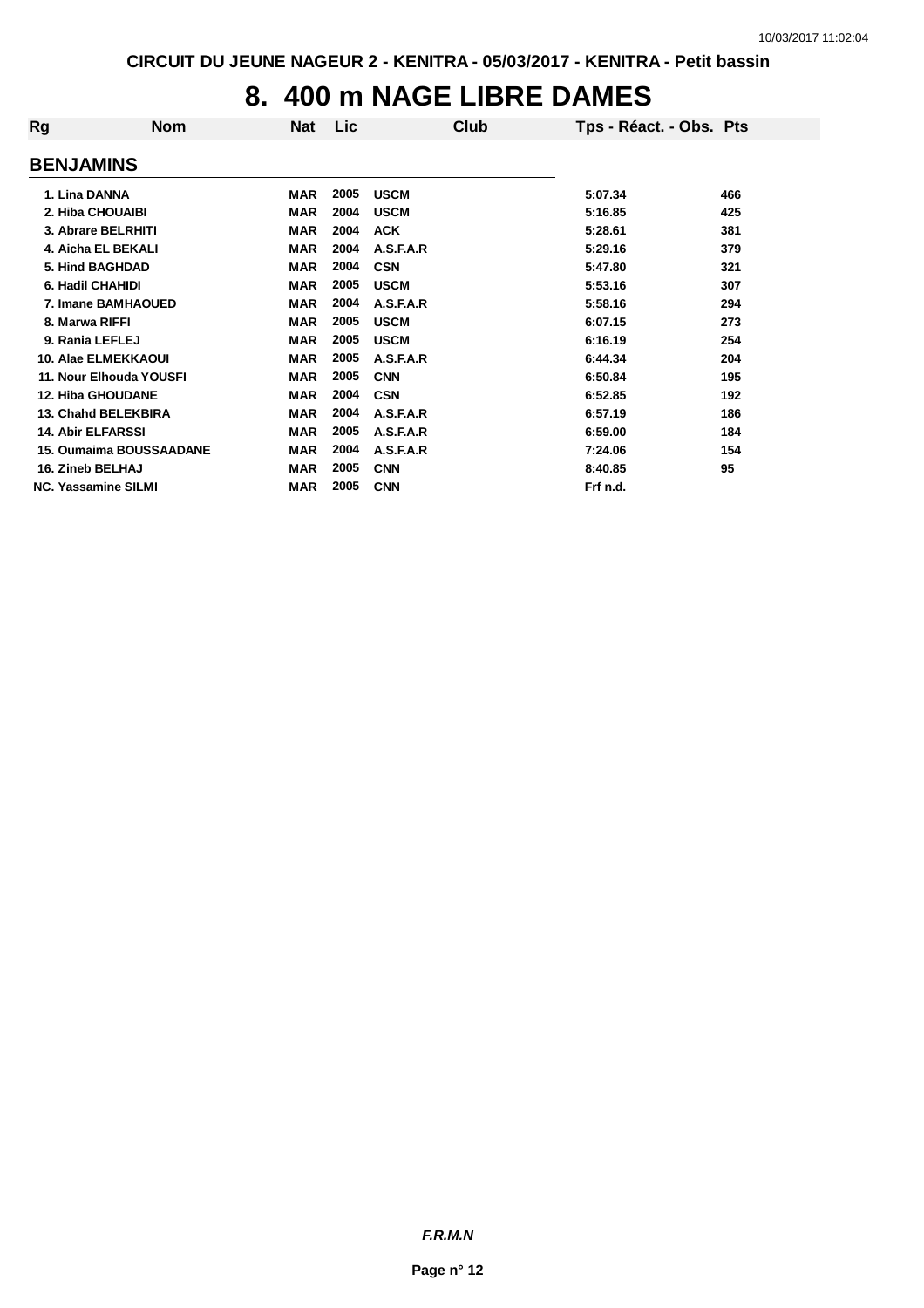# **9. 200 m NAGE LIBRE DAMES**

| Rg              | <b>Nom</b>                      | <b>Nat</b> | <b>Lic</b> | Club       | Tps - Réact. - Obs. Pts |     |
|-----------------|---------------------------------|------------|------------|------------|-------------------------|-----|
| <b>POUSSINS</b> |                                 |            |            |            |                         |     |
|                 | 1. Kaoutar HOSNI                | MAR        | 2006       | <b>ACK</b> | 3:04.37                 | 230 |
|                 | 2. Asmae BENSAID                | <b>MAR</b> | 2006       | <b>CNN</b> | 3:44.78                 | 126 |
|                 | 3. Yasmine EL HAJJI             | <b>MAR</b> | 2007       | <b>CNN</b> | 3:51.03                 | 116 |
|                 | 4. Sarah BOUHEMAID              | <b>MAR</b> | 2007       | <b>CNN</b> | 3:54.03                 | 112 |
|                 | 5. Soraya EDDAOUE               | <b>MAR</b> | 2006       | <b>CNN</b> | 3:57.25                 | 107 |
|                 | 6. Dina Walae ALILOU            | <b>MAR</b> | 2006       | <b>CNN</b> | 4:03.44                 | 99  |
|                 | 7. Israe EDDAOUE                | <b>MAR</b> | 2006       | <b>CNN</b> | 4:05.41                 | 97  |
|                 | 8. Salma SAIFI                  | <b>MAR</b> | 2007       | <b>CNN</b> | 4:13.44                 | 88  |
|                 | 9. Rachida KIDAYE               | <b>MAR</b> | 2007       | <b>CNN</b> | 4:23.82                 | 78  |
|                 | <b>10. Soundouss EL MATHARI</b> | <b>MAR</b> | 2007       | <b>CNN</b> | 4:50.25                 | 58  |
|                 | <b>NC. Narjiss SILMI</b>        | <b>MAR</b> | 2007       | <b>CNN</b> | Frf n.d.                |     |
|                 | <b>NC. Yassmina IZOUGAGHEN</b>  | <b>MAR</b> | 2007       | <b>CNN</b> | <b>Abandon</b>          | 0   |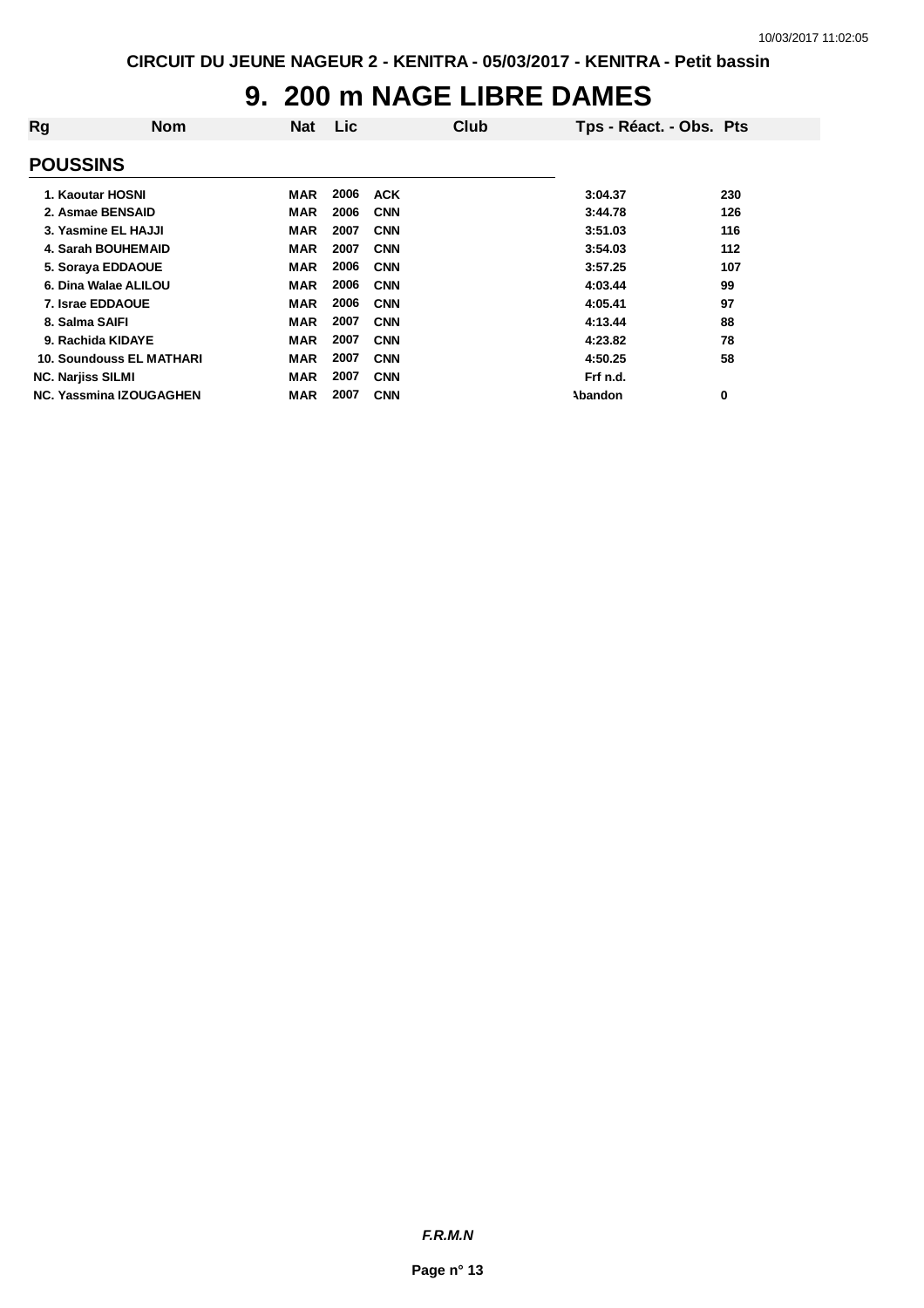#### **10. 50 m PAPILLON MESSIEURS**

| Rg | <b>Nom</b>                          | Nat        | Lic  |             | Club | Tps - Réact. - Obs. Pts |     |
|----|-------------------------------------|------------|------|-------------|------|-------------------------|-----|
|    | <b>BENJAMINS</b>                    |            |      |             |      |                         |     |
|    | 1. Hamza BENHLIMA                   | MAR        | 2004 | <b>ASS</b>  |      | 34.94                   | 264 |
|    | 2. Aymane BOUZAIDI                  | MAR        | 2005 | <b>CSN</b>  |      | 37.81                   | 208 |
|    | 2. Youssef BOUHMOUCH                | <b>MAR</b> | 2004 | <b>USCM</b> |      | 37.81                   | 208 |
|    | 4. Ayman BOUCETTA                   | <b>MAR</b> | 2005 | <b>CNN</b>  |      | 39.50                   | 183 |
|    | 5. Lmehdi FILALI                    | <b>MAR</b> | 2004 | <b>USCM</b> |      | 41.44                   | 158 |
|    | 6. Mehdi BOUNAJMA                   | <b>MAR</b> | 2004 | <b>USCM</b> |      | 41.97                   | 152 |
|    | 7. Marouane RHAFIRI                 | <b>MAR</b> | 2004 | A.S.F.A.R   |      | 43.38                   | 138 |
|    | 8. Anas BOUYAKOUBI                  | <b>MAR</b> | 2004 | A.S.F.A.R   |      | 45.56                   | 119 |
|    | 9. Mohammed EL KHDARI               | <b>MAR</b> | 2004 | <b>CSN</b>  |      | 46.19                   | 114 |
|    | <b>10. Hamid MEZRAOUI</b>           | <b>MAR</b> | 2005 | <b>ASS</b>  |      | 47.28                   | 106 |
|    | 11. Anas TAZOUTI                    | <b>MAR</b> | 2004 | <b>ASS</b>  |      | 48.38                   | 99  |
|    | 12. Mehdi REFFASS                   | <b>MAR</b> | 2005 | <b>CNN</b>  |      | 50.97                   | 85  |
|    | 13. Mohamed Taha BOUSSAADANE        | <b>MAR</b> | 2004 | A.S.F.A.R   |      | 51.56                   | 82  |
|    | <b>14. Ali BOUALAM</b>              | <b>MAR</b> | 2004 | <b>FUS</b>  |      | 54.03                   | 71  |
|    | 15. Ahmed Reyane MESKINI            | <b>MAR</b> | 2005 | <b>USCM</b> |      | 54.19                   | 70  |
|    | <b>16. Mohamed Anass HALIM</b>      | <b>MAR</b> | 2005 | <b>USCM</b> |      | 56.85                   | 61  |
|    | 17. Othmane ELMAHI                  | MAR        | 2005 | <b>CNN</b>  |      | 57.87                   | 58  |
|    | 18. Mohammed Wassim KOUNNA          | <b>MAR</b> | 2005 | <b>USCM</b> |      | 59.19                   | 54  |
|    | <b>POUSSINS</b>                     |            |      |             |      |                         |     |
|    | 1. Marwane SEBBATA                  | MAR        | 2006 | <b>FUS</b>  |      | 34.15                   | 283 |
|    | 2. Yassine SEBBATA                  | MAR        | 2006 | <b>FUS</b>  |      | 35.72                   | 247 |
|    | 3. Jad KHERBOUCHE                   | MAR        | 2006 | <b>ACK</b>  |      | 38.94                   | 191 |
|    | 4. Mohammed ELOTMANY                | MAR        | 2007 | <b>CNN</b>  |      | 39.68                   | 180 |
|    | 5. Ali ELKHALIL                     | MAR        | 2006 | <b>FUS</b>  |      | 40.44                   | 170 |
|    | 6. Omar BENMOUSSA                   | <b>MAR</b> | 2006 | <b>USCM</b> |      | 40.66                   | 167 |
|    | 7. Hamza FILALI                     | MAR        | 2006 | <b>USCM</b> |      | 40.69                   | 167 |
|    | 8. Omar MOUMINA                     | MAR        | 2006 | <b>FUS</b>  |      | 41.18                   | 161 |
|    | 9. Tarik ZEHAUF                     | MAR        | 2007 | <b>ACK</b>  |      | 45.98                   | 116 |
|    | 10. Sami EL ANOUAR                  | <b>MAR</b> | 2007 | <b>ASS</b>  |      | 47.03                   | 108 |
|    | 11. Mohamed Ayoub OUADI             | <b>MAR</b> | 2007 | <b>ASS</b>  |      | 47.72                   | 103 |
|    | <b>12. Hamza FOUKAHY</b>            | <b>MAR</b> | 2006 | <b>FUS</b>  |      | 47.75                   | 103 |
|    | <b>13. Youssef GABOUNE</b>          | <b>MAR</b> | 2007 | <b>FUS</b>  |      | 48.03                   | 101 |
|    | 14. Ahmed Yassine SEYAR             | <b>MAR</b> | 2006 | <b>ASS</b>  |      | 49.25                   | 94  |
|    | 15. Mohammed Reda LACHGAR           | MAR        | 2007 | <b>CSN</b>  |      | 50.37                   | 88  |
|    | 16. Abdellah ELAKADI                | <b>MAR</b> | 2006 | <b>ASS</b>  |      | 51.90                   | 80  |
|    | 17. Mohamed Naji TOUIMI BENJELLOUN  | <b>MAR</b> | 2007 | <b>ASS</b>  |      | 52.00                   | 80  |
|    | 18. Yassine MIFTAH                  | <b>MAR</b> | 2006 | <b>CNN</b>  |      | 52.25                   | 79  |
|    | 19. Rayane AIT ALI                  | <b>MAR</b> | 2006 | <b>CNN</b>  |      | 53.09                   | 75  |
|    | 20. Youssef BEKKAOUI                | MAR        | 2006 | <b>ASS</b>  |      | 55.78                   | 65  |
|    | 21. Assaad Taha SEYAR               | MAR        | 2007 | <b>ASS</b>  |      | 56.44                   | 62  |
|    | <b>22. Youssef OUTAHAJALA</b>       | MAR        | 2006 | <b>CNN</b>  |      | 57.59                   | 59  |
|    | 23. Ryad MALKI                      | <b>MAR</b> | 2006 | <b>CNN</b>  |      | 58.03                   | 57  |
|    | 24. Adam LAHDAID                    | <b>MAR</b> | 2006 | <b>CNN</b>  |      | 58.12                   | 57  |
|    | 25. Anas MADANI                     | <b>MAR</b> | 2007 | A.S.F.A.R   |      | 59.13                   | 54  |
|    | 26. Hamza SAMTI                     | <b>MAR</b> | 2007 | <b>USCM</b> |      | 1:04.56                 | 41  |
|    | 27. Ziad ABOUMALIK                  | <b>MAR</b> | 2006 | <b>CNN</b>  |      | 1:05.06                 | 40  |
|    | 28. Mohamed Taha HNICHE             | MAR        | 2006 | <b>CNN</b>  |      | 1:05.97                 | 39  |
|    | 29. Hamza EL MKHENTAR               | MAR        | 2007 | <b>USCM</b> |      | 1:06.85                 | 37  |
|    | 30. Haytam BARAKAT                  | MAR        | 2007 | <b>ASS</b>  |      | 1:06.94                 | 37  |
|    | <b>31. Younes OUTAHAJALA</b>        | MAR        | 2006 | <b>CNN</b>  |      | 1:07.81                 | 36  |
|    | 32. Adib BOUAYAD                    | <b>MAR</b> | 2007 | <b>USCM</b> |      | 1:10.69                 | 31  |
|    | 33. Mohamed Aymane SGHIOURI IDRISSI | MAR        | 2006 | <b>CNN</b>  |      | 1:13.38                 | 28  |
|    | 34. Othmane ACHIBANE                | MAR        | 2007 | <b>CNN</b>  |      | 1:14.78                 | 26  |
|    | <b>NC. Yasser MOUKAFI</b>           | MAR        | 2006 | <b>CNN</b>  |      | Frf n.d.                |     |
|    | NC. Mohamed Taha TAADDI             | MAR        | 2006 | <b>CNN</b>  |      | Frf n.d.                |     |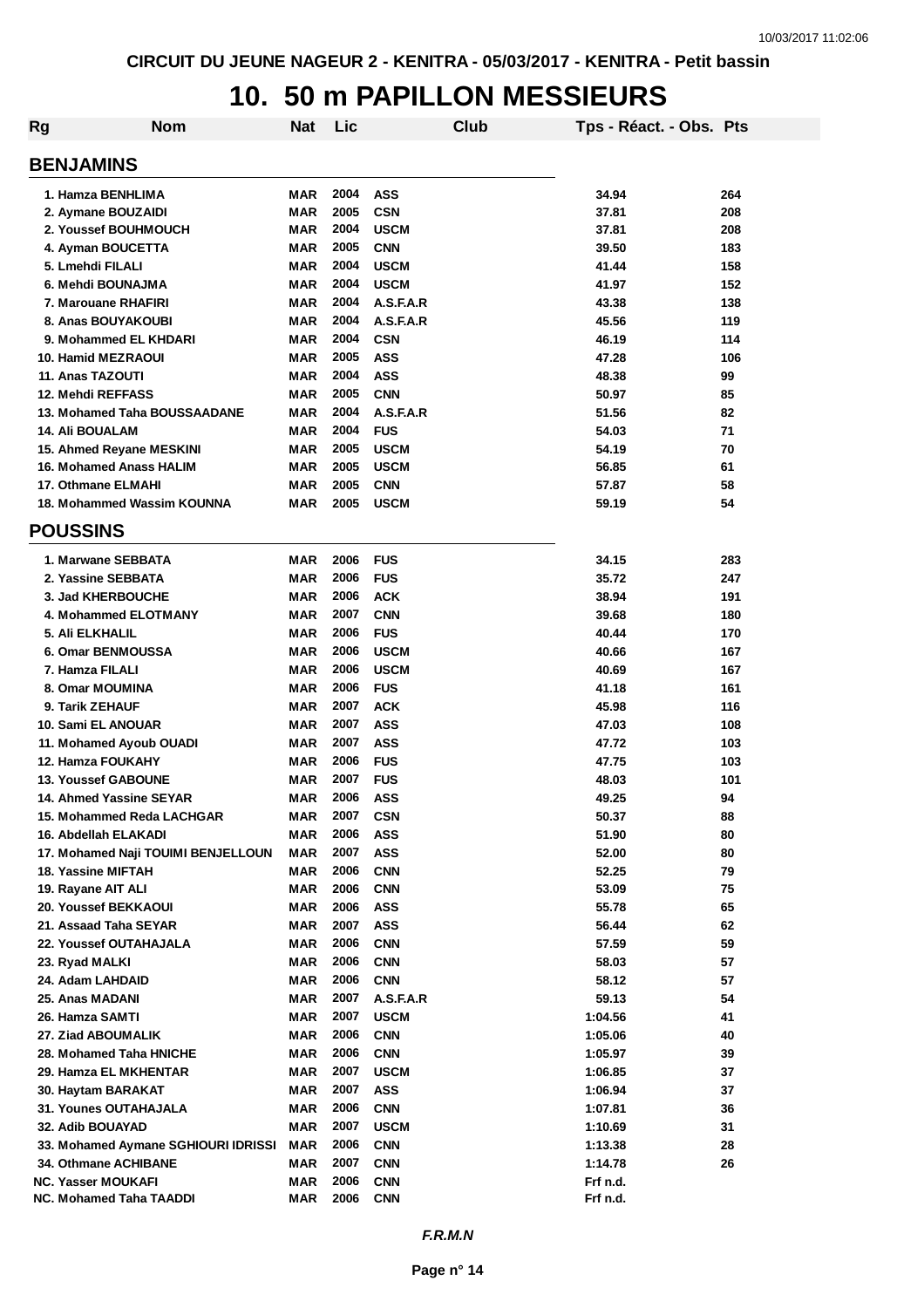# **10. 50 m PAPILLON MESSIEURS**

| Rg                       | <b>Nom</b> | <b>Nat</b> | Lic.     |             | Club | Tps - Réact. - Obs. Pts |  |
|--------------------------|------------|------------|----------|-------------|------|-------------------------|--|
| <b>POUSSINS</b>          |            |            |          |             |      |                         |  |
| NC. Ryan CHEBIHI HASSANI |            | MAR        | 2007 FUS |             |      | Frf n.d.                |  |
| <b>NC. Akram NEJJAR</b>  |            | MAR        | 2006     | <b>USCM</b> |      | Disqual.                |  |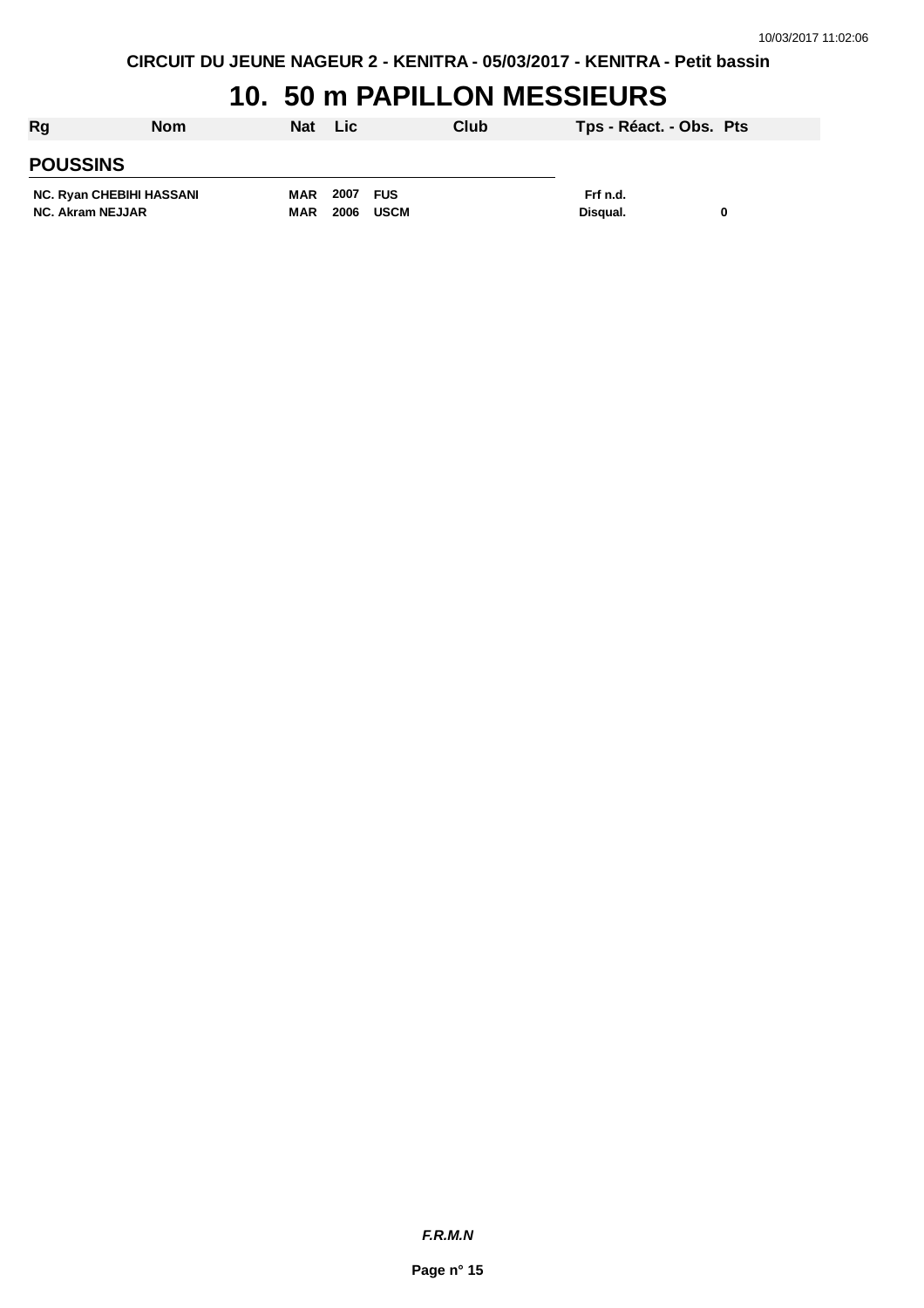#### **11. 50 m PAPILLON DAMES**

| Rg                                            | <b>Nom</b> | <b>Nat</b>        | Lic          | Club                     | Tps - Réact. - Obs. Pts |            |
|-----------------------------------------------|------------|-------------------|--------------|--------------------------|-------------------------|------------|
| <b>BENJAMINS</b>                              |            |                   |              |                          |                         |            |
| 1. Malak BOUSSOUF                             |            | MAR               | 2004         | <b>ACK</b>               | 33.46                   | 389        |
| 2. Meryem HOSNI                               |            | <b>MAR</b>        | 2005         | <b>ACK</b>               | 33.56                   | 385        |
| 3. Hiba BOURZINE                              |            | <b>MAR</b>        | 2004         | <b>USCM</b>              | 35.19                   | 334        |
| 4. Maha BASKACH                               |            | <b>MAR</b>        | 2005         | <b>USCM</b>              | 35.44                   | 327        |
| 5. Oumnia SEBBATA                             |            | MAR               | 2005         | <b>FUS</b>               | 35.47                   | 326        |
| 6. Rime Ines EL RHOUBARI                      |            | MAR               | 2004         | <b>FUS</b>               | 35.81                   | 317        |
| 7. Maryem DAGRI                               |            | MAR               | 2005         | <b>USCM</b>              | 35.97                   | 313        |
| 8. Oumaima RACHIDI                            |            | <b>MAR</b>        | 2004         | <b>USCM</b>              | 36.47                   | 300        |
| 9. Imane BAMHAOUED                            |            | MAR               | 2004<br>2005 | A.S.F.A.R                | 36.62                   | 297        |
| 10. Mouna Yassmina MASAIF<br>11. Lina GABOUNE |            | MAR<br>MAR        | 2004         | <b>ACK</b><br><b>FUS</b> | 39.37<br>40.38          | 239<br>221 |
| 12. Rima BADOUI                               |            | <b>MAR</b>        | 2004         | <b>ASS</b>               | 41.03                   | 211        |
| 13. Alaa BOUZAGBAH                            |            | <b>MAR</b>        | 2004         | <b>FUS</b>               | 41.39                   | 205        |
| 14. Yasmine RIAD                              |            | <b>MAR</b>        | 2004         | <b>FUS</b>               | 41.53                   | 203        |
| 15. Sara BELLAMINE                            |            | <b>MAR</b>        | 2004         | <b>ASS</b>               | 41.78                   | 199        |
| 16. Meryem BENAYACHE                          |            | <b>MAR</b>        | 2004         | <b>USCM</b>              | 42.03                   | 196        |
| <b>17. Hind BAGHDAD</b>                       |            | <b>MAR</b>        | 2004         | <b>CSN</b>               | 42.25                   | 193        |
| <b>18. Lyne SQUALLI</b>                       |            | <b>MAR</b>        | 2004         | <b>FUS</b>               | 43.31                   | 179        |
| <b>19. Lina EL YACOUBI</b>                    |            | <b>MAR</b>        | 2005         | <b>USCM</b>              | 43.60                   | 175        |
| 20. Jennate RIMI                              |            | <b>MAR</b>        | 2005         | <b>FUS</b>               | 43.84                   | 173        |
| 21. Imane LAHLOU                              |            | <b>MAR</b>        | 2005         | <b>FUS</b>               | 44.81                   | 162        |
| 22. Khaoula ELMADANI                          |            | <b>MAR</b>        | 2004         | <b>FUS</b>               | 46.63                   | 143        |
| 23. Aya MARHFOUR                              |            | <b>MAR</b>        | 2005         | <b>FUS</b>               | 46.65                   | 143        |
| 24. Mya BENABDELJALIL                         |            | <b>MAR</b>        | 2005         | <b>USCM</b>              | 46.72                   | 143        |
| 25. Nour Elhouda YOUSFI                       |            | <b>MAR</b>        | 2005         | <b>CNN</b>               | 47.13                   | 139        |
| 26. Fadila ZEHAUF                             |            | <b>MAR</b>        | 2005         | <b>ACK</b>               | 47.28                   | 137        |
| 27. Nourzad KARROUK BAAYL                     |            | <b>MAR</b>        | 2005         | <b>ACK</b>               | 48.16                   | 130        |
| 28. Rania LEFLEJ                              |            | <b>MAR</b>        | 2005<br>2004 | <b>USCM</b>              | 50.22                   | 115        |
| 29. Chahd BELEKBIRA<br>30. Marwa RIFFI        |            | <b>MAR</b><br>MAR | 2005         | A.S.F.A.R<br><b>USCM</b> | 50.50<br>51.50          | 113<br>106 |
| 31. Abir ELFARSSI                             |            | <b>MAR</b>        | 2005         | A.S.F.A.R                | 52.72                   | 99         |
| 32. Yasmine CHIADMI                           |            | <b>MAR</b>        | 2005         | <b>USCM</b>              | 53.22                   | 96         |
| <b>33. Ines AL FIGUIGUI</b>                   |            | <b>MAR</b>        | 2004         | <b>USCM</b>              | 53.66                   | 94         |
| 34. Malak AMARI                               |            | <b>MAR</b>        | 2005         | <b>CNN</b>               | 56.46                   | 81         |
| 35. Hiba BEL HADDAR                           |            | <b>MAR</b>        | 2005         | <b>CNN</b>               | 58.75                   | $71$       |
| 36. Zineb BELHAJ                              |            | MAR               | 2005         | <b>CNN</b>               | 1:12.06                 | 38         |
| <b>NC. Yassamine SILMI</b>                    |            | MAR               | 2005         | <b>CNN</b>               | Frf n.d.                |            |
| <b>POUSSINS</b>                               |            |                   |              |                          |                         |            |
| 1. Lina YAQOUBI                               |            | MAR               | 2006         | <b>CSN</b>               | 40.22                   | 224        |
| 2. Nada RAGTAOUI                              |            | MAR               | 2007         | <b>FUS</b>               | 42.00                   | 196        |
| 3. Youssra ELMAZOUNI                          |            | MAR               | 2006         | <b>CSN</b>               | 43.72                   | 174        |
| 4. Sara BENSLETEN                             |            | <b>MAR</b>        | 2007         | <b>USCM</b>              | 43.87                   | 172        |
| <b>5. Rim ELAMRAOUI</b>                       |            | MAR               | 2006         | <b>FUS</b>               | 43.88                   | 172        |
| 6. Hasnae IDRISSI                             |            | <b>MAR</b>        | 2007         | <b>USCM</b>              | 44.07                   | 170        |
| 7. Meryem BAHAJOUB                            |            | MAR               | 2006         | <b>FUS</b>               | 44.18                   | 169        |
| 8. Inass ALLAOUI                              |            | <b>MAR</b>        | 2006         | A.S.F.A.R                | 44.35                   | 167        |
| 9. Rawane SADIQUI                             |            | MAR               | 2007         | <b>USCM</b>              | 44.94                   | 160        |
| 10. Kaoutar HOSNI                             |            | MAR               | 2006         | <b>ACK</b>               | 46.03                   | 149        |
| 11. Malak TIBARI                              |            | MAR               | 2006         | A.S.F.A.R                | 46.06                   | 149        |
| 12. Nada IDRISSI FAKHREDDINE                  |            | MAR               | 2006         | <b>FUS</b>               | 46.85                   | 141        |
| 13. Nour El Houda BENSALEH                    |            | MAR               | 2007         | <b>FUS</b>               | 46.94                   | 141        |
| 14. Lyna TIKKI                                |            | MAR               | 2006         | <b>ASS</b>               | 48.22                   | 130        |
| 15. Imane EL KHAYATI                          |            | MAR               | 2006         | <b>USCM</b>              | 49.19                   | 122        |
| <b>16. Ghita EL MOUATARIF</b>                 |            | MAR               | 2007         | <b>FUS</b>               | 49.78                   | 118        |
| 17. Ghita EL IDRISSI EL AMGHARI               |            | MAR               | 2006         | <b>USCM</b>              | 57.68                   | 75         |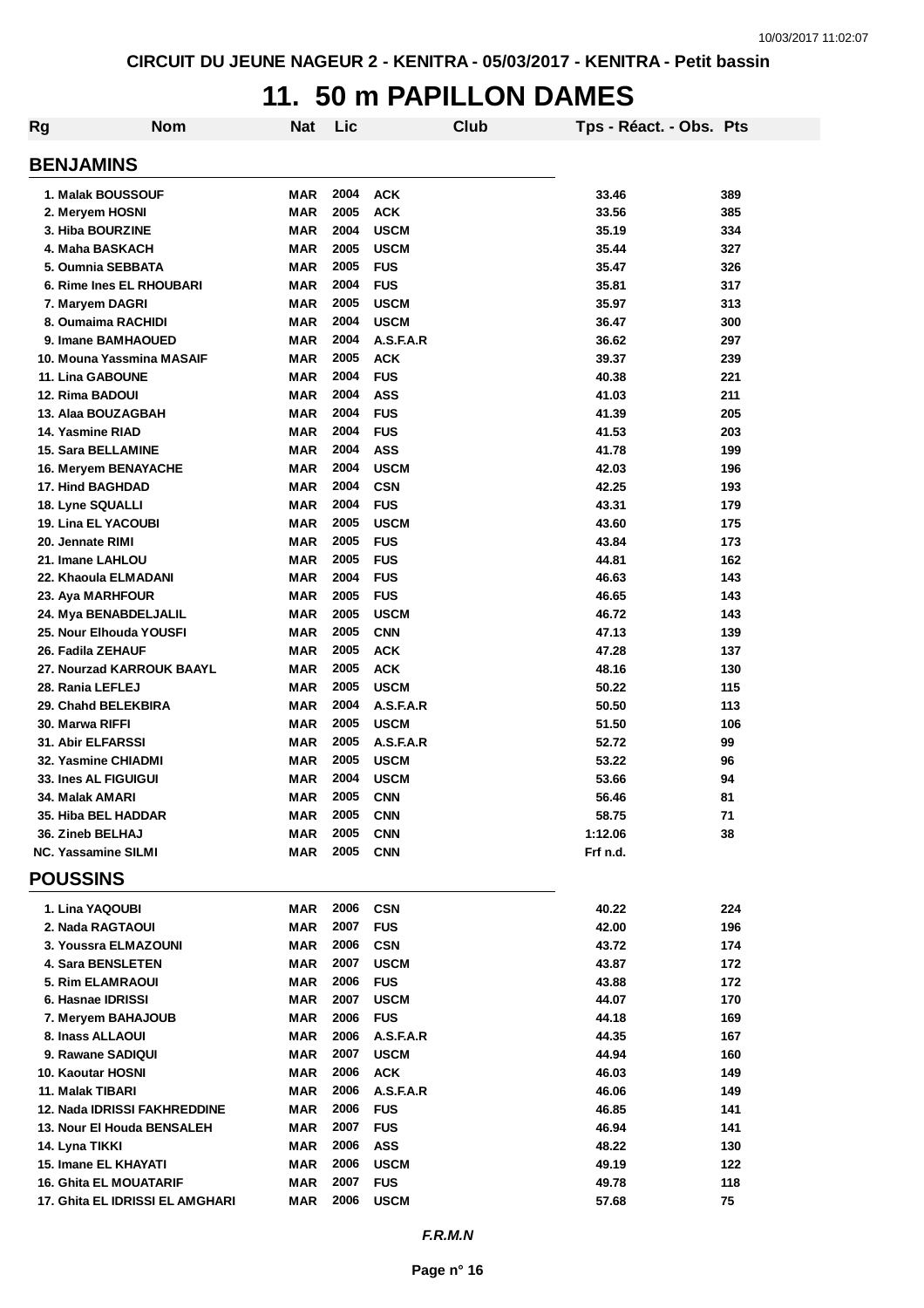# **11. 50 m PAPILLON DAMES**

| Rg                       | <b>Nom</b>                     | <b>Nat</b> | <b>Lic</b> | Club        | Tps - Réact. - Obs. Pts |    |
|--------------------------|--------------------------------|------------|------------|-------------|-------------------------|----|
| <b>POUSSINS</b>          |                                |            |            |             |                         |    |
| 18. Lina CHABI           |                                | <b>MAR</b> | 2006       | <b>USCM</b> | 58.15                   | 74 |
|                          | 19. Asmae BENSAID              | <b>MAR</b> | 2006       | <b>CNN</b>  | 59.00                   | 71 |
|                          | 20. Douaa EL YAAGOUBI          | <b>MAR</b> | 2007       | <b>USCM</b> | 59.54                   | 69 |
|                          | 21. Sarah BOUHEMAID            | <b>MAR</b> | 2007       | <b>CNN</b>  | 1:01.68                 | 62 |
|                          | 22. Yasmine EL HAJJI           | <b>MAR</b> | 2007       | <b>CNN</b>  | 1:03.94                 | 55 |
|                          | 23. Soraya EDDAOUE             | <b>MAR</b> | 2006       | <b>CNN</b>  | 1:05.00                 | 53 |
|                          | 24. Malak ELBOUAZZAOUI         | <b>MAR</b> | 2007       | <b>ASS</b>  | 1:07.00                 | 48 |
| 25. Salma SAIFI          |                                | <b>MAR</b> | 2007       | <b>CNN</b>  | 1:09.12                 | 44 |
|                          | 26. Soundouss EL MATHARI       | <b>MAR</b> | 2007       | <b>CNN</b>  | 1:10.44                 | 41 |
|                          | 27. Dina Walae ALILOU          | <b>MAR</b> | 2006       | <b>CNN</b>  | 1:13.56                 | 36 |
|                          | 28. Israe EDDAOUE              | <b>MAR</b> | 2006       | <b>CNN</b>  | 1:15.75                 | 33 |
|                          | <b>NC. Yasmine ELOMARI</b>     | <b>MAR</b> | 2006       | <b>ACK</b>  | Frf exc.                |    |
|                          | <b>NC. Majdouline NIHOU</b>    | <b>MAR</b> | 2007       | <b>ACK</b>  | Frf exc.                |    |
| <b>NC. Sara JOUBITI</b>  |                                | <b>MAR</b> | 2006       | <b>ACK</b>  | Frf n.d.                |    |
| <b>NC. Narjiss SILMI</b> |                                | <b>MAR</b> | 2007       | <b>CNN</b>  | Frf n.d.                |    |
|                          | <b>NC. Maroua ELAZHARI</b>     | <b>MAR</b> | 2006       | <b>FUS</b>  | Frf n.d.                |    |
|                          | <b>NC. Rachida KIDAYE</b>      | <b>MAR</b> | 2007       | <b>CNN</b>  | Disqual.                | 0  |
|                          | <b>NC. Yassmina IZOUGAGHEN</b> | <b>MAR</b> | 2007       | <b>CNN</b>  | Disqual.                | 0  |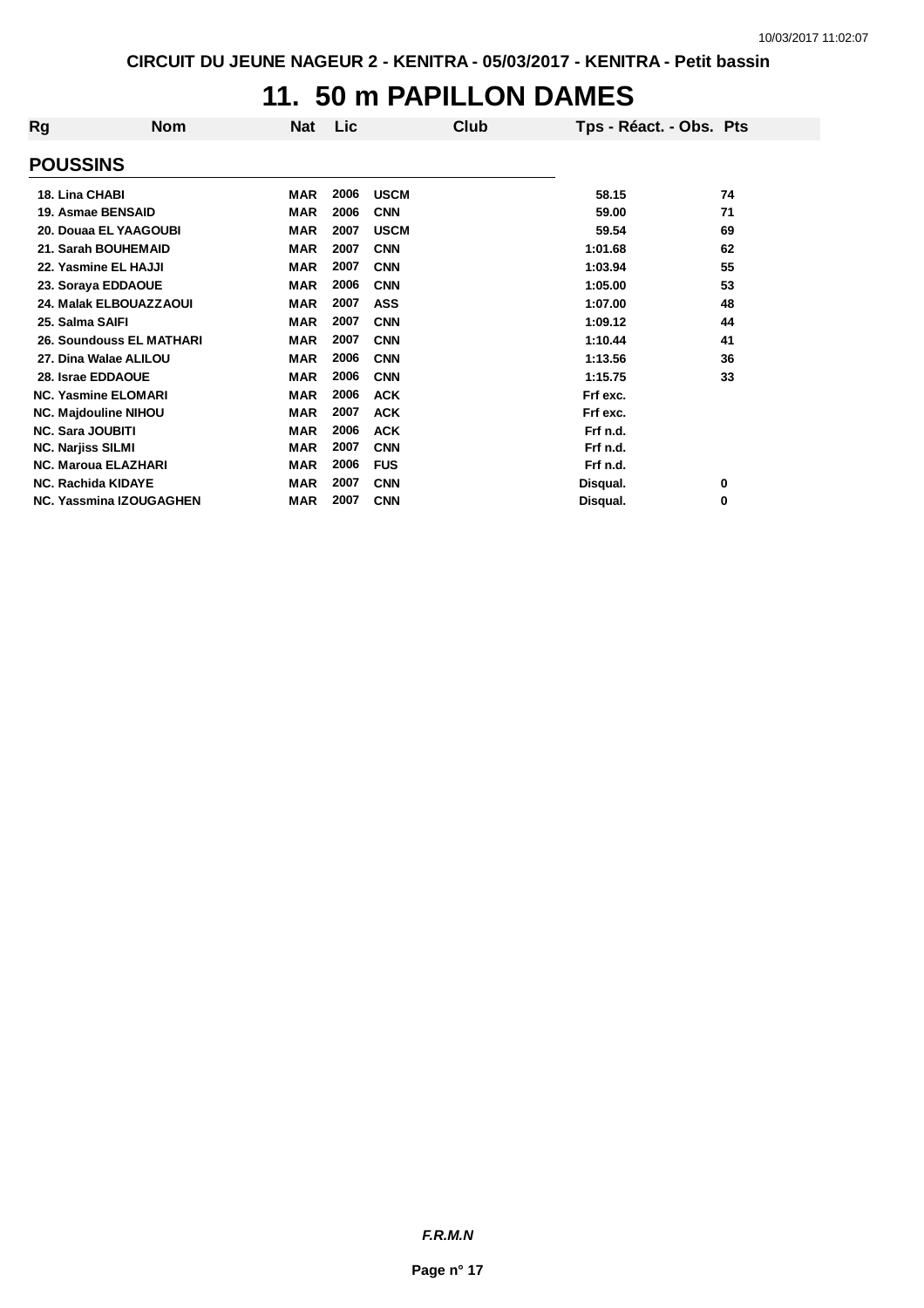# **12. 100 m NAGE LIBRE MESSIEURS**

| <b>Rg</b> | Nom                                    | Nat        | Lic  |             | Club | Tps - Réact. - Obs. Pts |     |
|-----------|----------------------------------------|------------|------|-------------|------|-------------------------|-----|
|           | <b>BENJAMINS</b>                       |            |      |             |      |                         |     |
|           | 1. Mohamed Sami ZEMZAMI                | <b>MAR</b> | 2005 | <b>USCM</b> |      | 1:07.03                 | 342 |
|           | 2. Aymane BOUZAIDI                     | <b>MAR</b> | 2005 | <b>CSN</b>  |      | 1:09.12                 | 312 |
|           | 3. Youssef BOUHMOUCH                   | <b>MAR</b> | 2004 | <b>USCM</b> |      | 1:12.72                 | 268 |
|           | 4. Badr ABROUK                         | <b>MAR</b> | 2004 | A.S.F.A.R   |      | 1:17.47                 | 222 |
|           | 4. Mehdi BOUNAJMA                      | <b>MAR</b> | 2004 | <b>USCM</b> |      | 1:17.47                 | 222 |
|           | 6. Adam BOULAJOUL                      | <b>MAR</b> | 2004 | <b>ACK</b>  |      | 1:19.16                 | 208 |
|           | 7. Moncef BEN EL HADJ                  | <b>MAR</b> | 2004 | <b>CSN</b>  |      | 1:20.22                 | 199 |
|           | 8. Yassine AMRAOUI                     | <b>MAR</b> | 2005 | <b>FUS</b>  |      | 1:25.87                 | 163 |
|           | 9. Ahmed AIT BARGACH                   | <b>MAR</b> | 2005 | <b>ASS</b>  |      | 1:26.66                 | 158 |
|           | <b>10. Ali BOUALAM</b>                 | <b>MAR</b> | 2004 | <b>FUS</b>  |      | 1:27.97                 | 151 |
|           | 11. Adam ACHAK                         | <b>MAR</b> | 2004 | <b>ASS</b>  |      | 1:28.78                 | 147 |
|           | 12. Ahmed Reyane MESKINI               | <b>MAR</b> | 2005 | <b>USCM</b> |      | 1:31.03                 | 136 |
|           | 13. Mohamed Anass HALIM                | <b>MAR</b> | 2005 | <b>USCM</b> |      | 1:34.22                 | 123 |
|           | 14. Wael KABIRI                        | <b>MAR</b> | 2005 | <b>ASS</b>  |      | 1:34.82                 | 121 |
|           | 15. Adam Abdelhamid HRITTA             | <b>MAR</b> | 2005 | <b>ASS</b>  |      | 1:35.15                 | 119 |
|           | <b>16. Aymane NAIT MANSOUR SEMLALI</b> | <b>MAR</b> | 2005 | <b>ASS</b>  |      | 1:37.15                 | 112 |
|           | 17. Abdellah HAMDANE                   | <b>MAR</b> | 2005 | <b>ASS</b>  |      | 1:37.41                 | 111 |
|           | 18. Rayane ZOUR                        | <b>MAR</b> | 2005 | A.S.F.A.R   |      | 1:39.22                 | 105 |
|           | 19. Anass BENBASSOU                    | <b>MAR</b> | 2005 | <b>ASS</b>  |      | 1:43.25                 | 93  |
|           | 20. Abdessalam KHERBA                  | <b>MAR</b> | 2005 | <b>IRT</b>  |      | 1:46.68                 | 85  |
|           | 21. Omar BELKOURCHIA                   | <b>MAR</b> | 2005 | <b>ASS</b>  |      | 1:53.87                 | 69  |
|           | 22. Mohamed KHERBA                     | <b>MAR</b> | 2005 | <b>IRT</b>  |      | 2:15.50                 | 41  |
|           | <b>NC. Ayman EL AMMARI</b>             | <b>MAR</b> | 2005 | <b>ASS</b>  |      | Frf exc.                |     |
|           | <b>NC. Mohammed Amjad BENDGUIG</b>     | <b>MAR</b> | 2004 | <b>CSN</b>  |      | Frf exc.                |     |
|           | <b>NC. Taha FOUNOUNOU</b>              | <b>MAR</b> | 2004 | <b>CNK</b>  |      | Frf n.d.                |     |

*F.R.M.N*

**Page n° 18**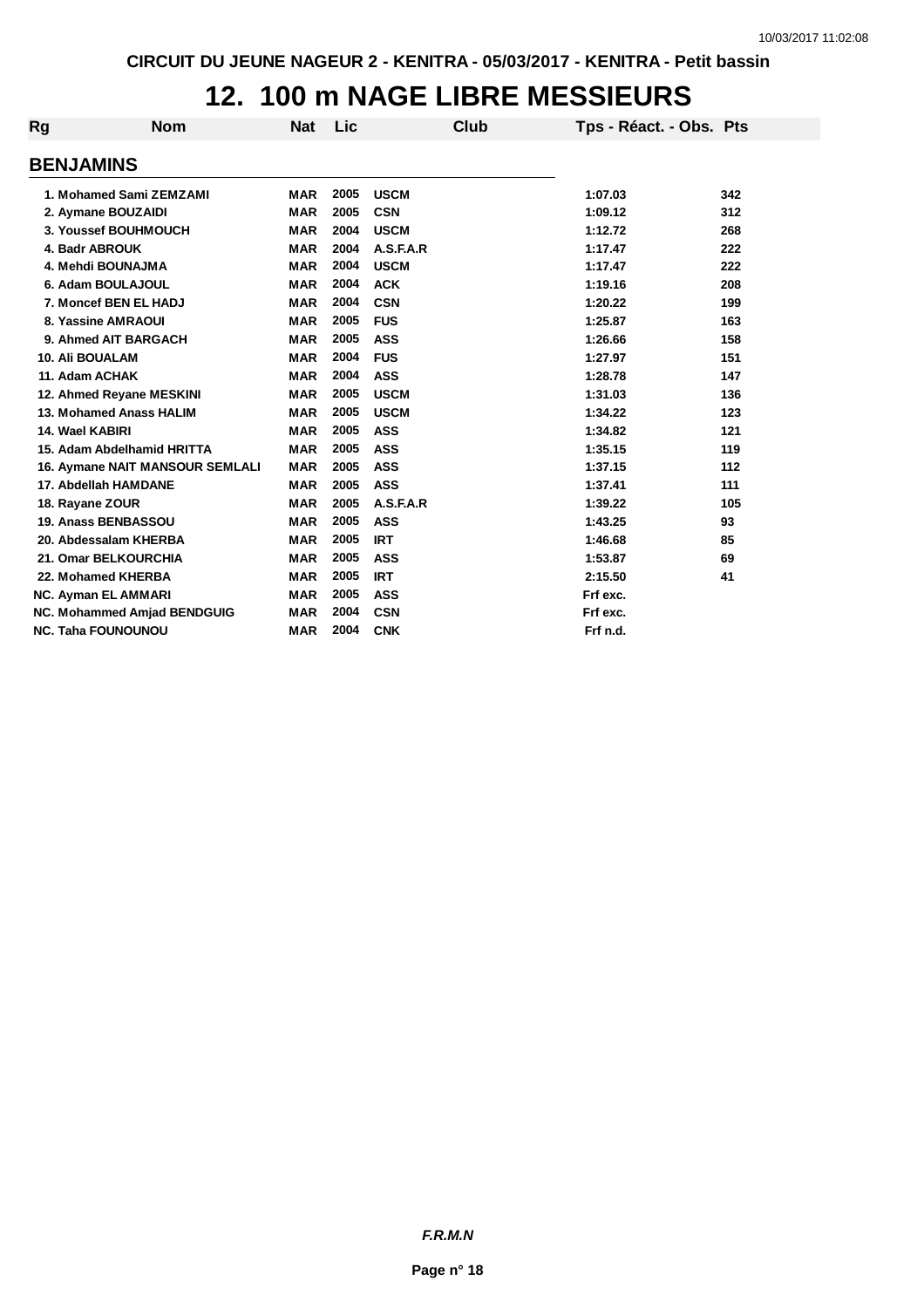# **13. 100 m NAGE LIBRE DAMES**

| Rg | <b>Nom</b>                    | <b>Nat</b> | Lic  | <b>Club</b>      | Tps - Réact. - Obs. Pts |     |
|----|-------------------------------|------------|------|------------------|-------------------------|-----|
|    | <b>BENJAMINS</b>              |            |      |                  |                         |     |
|    | 1. Malak BOUSSOUF             | <b>MAR</b> | 2004 | <b>ACK</b>       | 1:08.44                 | 440 |
|    | 2. Meryem HOSNI               | <b>MAR</b> | 2005 | <b>ACK</b>       | 1:10.53                 | 402 |
|    | 3. Aicha EL BEKALI            | <b>MAR</b> | 2004 | A.S.F.A.R        | 1:11.41                 | 387 |
|    | 4. Abrare BELRHITI            | <b>MAR</b> | 2004 | <b>ACK</b>       | 1:12.16                 | 375 |
|    | 5. Mouna Yassmina MASAIF      | <b>MAR</b> | 2005 | <b>ACK</b>       | 1:16.75                 | 312 |
|    | 6. Malak IGOUZAL              | <b>MAR</b> | 2005 | <b>CSN</b>       | 1:22.60                 | 250 |
|    | 7. Fadila ZEHAUF              | <b>MAR</b> | 2005 | <b>ACK</b>       | 1:22.78                 | 248 |
|    | 8. Lina EL YACOUBI            | <b>MAR</b> | 2005 | <b>USCM</b>      | 1:23.50                 | 242 |
|    | 9. Aya BENMOUSSA              | <b>MAR</b> | 2005 | <b>CSN</b>       | 1:27.69                 | 209 |
|    | 10. Meryem BENJELLOUL         | <b>MAR</b> | 2004 | <b>FUS</b>       | 1:28.81                 | 201 |
|    | <b>11. Hiba GHOUDANE</b>      | <b>MAR</b> | 2004 | <b>CSN</b>       | 1:29.97                 | 193 |
|    | <b>12. Rim ESSADIQI</b>       | <b>MAR</b> | 2005 | A.S.F.A.R        | 1:34.44                 | 167 |
|    | 13. Imane BOUTARBOUCH         | <b>MAR</b> | 2004 | <b>ASS</b>       | 1:35.79                 | 160 |
|    | 14. Malak AMARI               | <b>MAR</b> | 2005 | <b>CNN</b>       | 1:36.53                 | 156 |
|    | <b>15. Alae EL MARNISSI</b>   | <b>MAR</b> | 2005 | <b>CSN</b>       | 1:41.06                 | 136 |
|    | 16. Salma GHENI               | <b>MAR</b> | 2005 | A.S.F.A.R        | 1:42.59                 | 130 |
|    | 17. Alae BOUIRKI              | <b>MAR</b> | 2005 | <b>CNN</b>       | 1:48.43                 | 110 |
|    | 18. Zineb SAIFI               | <b>MAR</b> | 2005 | <b>CNN</b>       | 1:48.94                 | 109 |
|    | 19. Hiba BEL HADDAR           | <b>MAR</b> | 2005 | <b>CNN</b>       | 1:55.44                 | 91  |
|    | 20. Dina KHERBA               | <b>MAR</b> | 2005 | <b>IRT</b>       | 2:05.25                 | 71  |
|    | 21. Yousra ALLAOUI            | <b>MAR</b> | 2005 | <b>IRT</b>       | 2:11.00                 | 62  |
|    | 22. Rim ZUFRI                 | <b>MAR</b> | 2005 | <b>A.ALAWAIL</b> | 2:14.25                 | 58  |
|    | <b>NC. Malak BRIKA</b>        | <b>MAR</b> | 2005 | <b>CNK</b>       | Frf exc.                |     |
|    | <b>NC. Kawthar BENMENSOUR</b> | <b>MAR</b> | 2004 | <b>IRT</b>       | Frf n.d.                |     |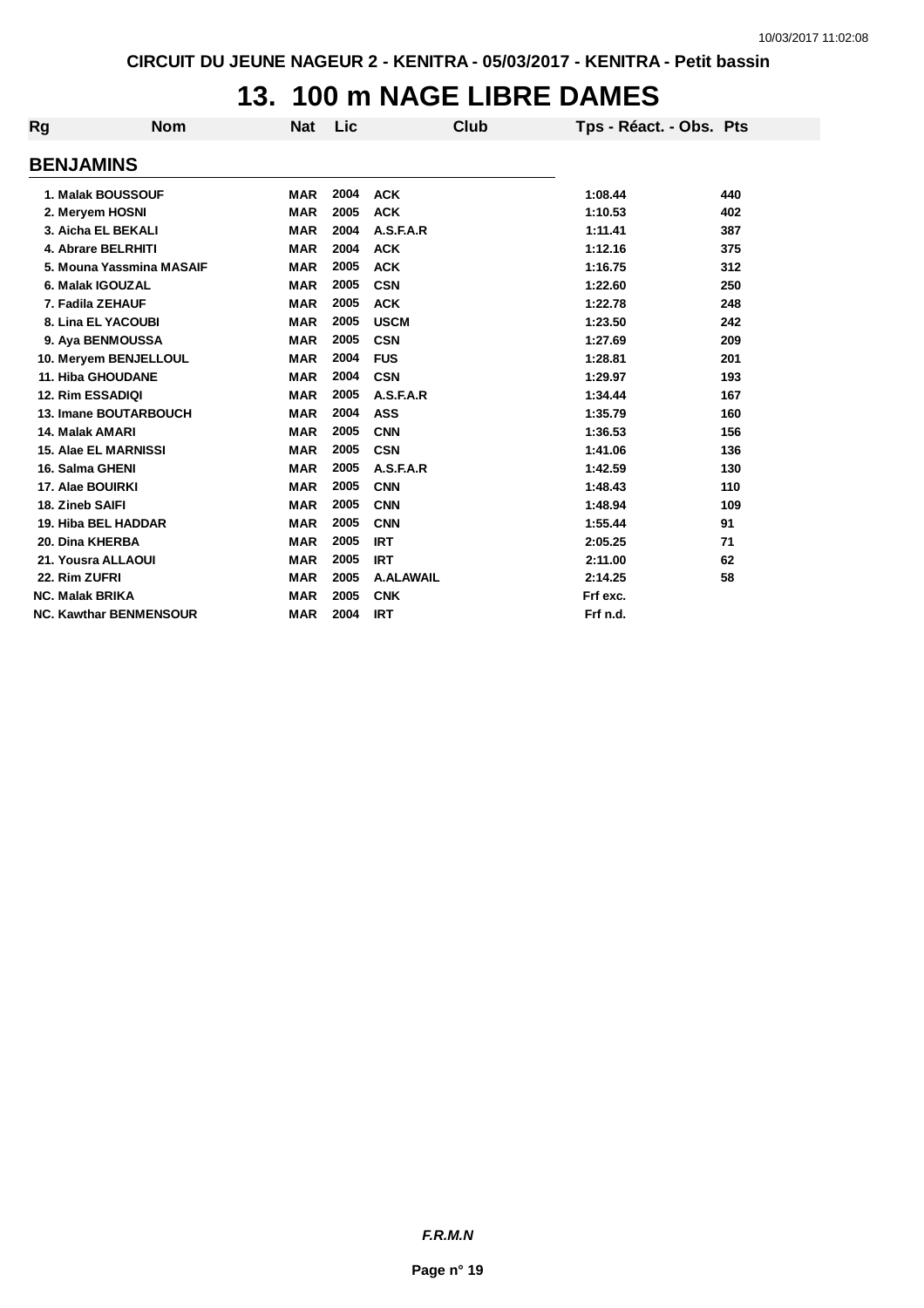# **14. 50 m NAGE LIBRE MESSIEURS**

| Rg | <b>Nom</b>                          | Nat        | Lic  |                  | Club | Tps - Réact. - Obs. Pts |     |
|----|-------------------------------------|------------|------|------------------|------|-------------------------|-----|
|    |                                     |            |      |                  |      |                         |     |
|    | <b>POUSSINS</b>                     |            |      |                  |      |                         |     |
|    | 1. Asaad BOULMAKOUL                 | MAR        | 2006 | ASS              |      | 35.85                   | 198 |
|    | 2. Mohammed ELHARRAK                | <b>MAR</b> | 2006 | <b>ASS</b>       |      | 38.31                   | 162 |
|    | 3. Wael OUBIHI                      | <b>MAR</b> | 2006 | <b>CSN</b>       |      | 38.53                   | 159 |
|    | 4. Zaid ZNAIDI                      | <b>MAR</b> | 2007 | <b>USCM</b>      |      | 40.22                   | 140 |
|    | 5. Reda NADIR                       | <b>MAR</b> | 2006 | <b>ASS</b>       |      | 41.28                   | 130 |
|    | 6. Mohammed Reda LACHGAR            | <b>MAR</b> | 2007 | <b>CSN</b>       |      | 41.47                   | 128 |
|    | 7. Jade KISSAMI                     | <b>MAR</b> | 2006 | <b>FUS</b>       |      | 41.88                   | 124 |
|    | 8. Said ADAM                        | <b>MAR</b> | 2007 | <b>CSN</b>       |      | 43.50                   | 111 |
|    | 9. Adam LAHDAID                     | <b>MAR</b> | 2006 | <b>CNN</b>       |      | 44.28                   | 105 |
|    | 10. Hassan ELALAMI                  | <b>MAR</b> | 2006 | <b>FUS</b>       |      | 44.34                   | 104 |
|    | 11. Othmane EDDARKAOUI              | <b>MAR</b> | 2007 | <b>FUS</b>       |      | 44.44                   | 104 |
|    | 12. Mohamed AI Mamoun OUKHITI       | <b>MAR</b> | 2006 | <b>FUS</b>       |      | 44.63                   | 102 |
|    | <b>13. Omar EL AMRAOUI</b>          | <b>MAR</b> | 2007 | <b>USCM</b>      |      | 44.96                   | 100 |
|    | 14. Abdellah ELAKADI                | <b>MAR</b> | 2006 | <b>ASS</b>       |      | 45.10                   | 99  |
|    | 15. Rayane IRAAMANE                 | <b>MAR</b> | 2006 | <b>ASS</b>       |      | 45.41                   | 97  |
|    | 16. Assaad Taha SEYAR               | <b>MAR</b> | 2007 | <b>ASS</b>       |      | 46.00                   | 93  |
|    | 17. Anas MADANI                     | <b>MAR</b> | 2007 | A.S.F.A.R        |      | 46.41                   | 91  |
|    | 18. Adnan AHRRAM                    | <b>MAR</b> | 2006 | <b>A.ALAWAIL</b> |      | 47.41                   | 85  |
|    | <b>19. Youssef LAAREJ</b>           | <b>MAR</b> | 2006 | <b>FUS</b>       |      | 48.09                   | 82  |
|    | 20. Ilyas CHAKKOURI                 | <b>MAR</b> | 2006 | <b>A.ALAWAIL</b> |      | 48.25                   | 81  |
|    | 21. Mohamed Ziyad BOUTALEB          | MAR        | 2006 | <b>ASS</b>       |      | 48.88                   | 78  |
|    | 22. Mohammed ELHACHEMI              | <b>MAR</b> | 2006 | <b>ASS</b>       |      | 49.34                   | 76  |
|    | 23. Othmane ACHIBANE                | <b>MAR</b> | 2007 | <b>CNN</b>       |      | 49.93                   | 73  |
|    | 24. Ziad ABOUMALIK                  | <b>MAR</b> | 2006 | <b>CNN</b>       |      | 50.91                   | 69  |
|    | 25. Youssef EL AMMARI               | <b>MAR</b> | 2007 | <b>ASS</b>       |      | 50.94                   | 69  |
|    | 26. Rayan ESSAIDI                   | <b>MAR</b> | 2006 | <b>IRT</b>       |      | 50.97                   | 69  |
|    | 27. Mohamed Aymane SGHIOURI IDRISSI | <b>MAR</b> | 2006 | <b>CNN</b>       |      | 51.19                   | 68  |
|    | 28. Saad ALOUACH                    | <b>MAR</b> | 2007 | <b>ASS</b>       |      | 56.28                   | 51  |
|    | 29. Abdessamad KIKER                | <b>MAR</b> | 2007 | <b>ASS</b>       |      | 1:04.60                 | 33  |
|    | 30. Haitam ALHADAUI                 | <b>MAR</b> | 2007 | <b>IRT</b>       |      | 1:05.09                 | 33  |
|    | NC. Adam LAOURAYED                  | <b>MAR</b> | 2006 | <b>ASS</b>       |      | Frf n.d.                |     |
|    | <b>NC. Mohamed Taha TAADDI</b>      | <b>MAR</b> | 2006 | <b>CNN</b>       |      | Frf n.d.                |     |
|    | <b>NC. Youssef DOUBLALI</b>         | <b>MAR</b> | 2007 | <b>CNN</b>       |      | Frf n.d.                |     |
|    | <b>NC. Diae Errahman SABBANI</b>    | <b>MAR</b> | 2006 | <b>CNN</b>       |      | Frf n.d.                |     |
|    | <b>NC. Sami HANNA</b>               | <b>MAR</b> | 2007 | <b>CSN</b>       |      | Frf n.d.                |     |
|    | NC. Abderrahmane BOUROUYNE          | <b>MAR</b> | 2006 | <b>CSN</b>       |      | Frf n.d.                |     |
|    | <b>NC. Mouataz SAHRAOUI</b>         | <b>MAR</b> | 2007 | <b>CSN</b>       |      | Frf n.d.                |     |
|    | <b>NC. Mohamed Taha OBILAT</b>      | <b>MAR</b> | 2007 | <b>CSN</b>       |      | Frf n.d.                |     |
|    | NC. Alae Eddine BENZAKOUR           | <b>MAR</b> | 2007 | <b>USCM</b>      |      | Frf n.d.                |     |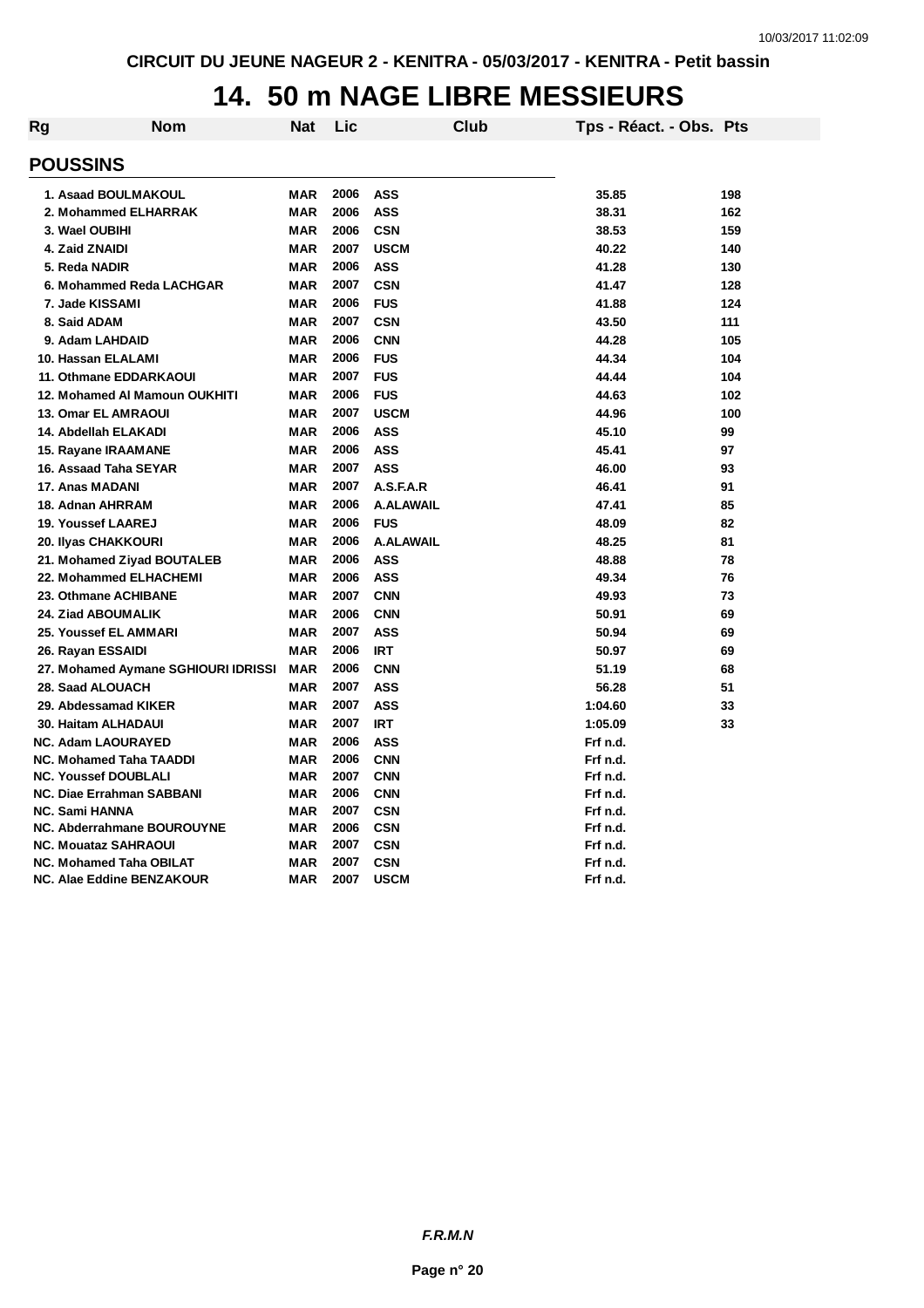# **15. 50 m NAGE LIBRE DAMES**

| Rg              | <b>Nom</b>                  | <b>Nat</b> | Lic  | Club             | Tps - Réact. - Obs. Pts |     |
|-----------------|-----------------------------|------------|------|------------------|-------------------------|-----|
| <b>POUSSINS</b> |                             |            |      |                  |                         |     |
|                 | 1. Hiba LAHLIMI             | <b>MAR</b> | 2007 | <b>ACK</b>       | 37.75                   | 248 |
|                 | 2. Rim BELAHNICHI           | <b>MAR</b> | 2006 | A.S.F.A.R        | 38.06                   | 242 |
|                 | 3. Youssra ELMAZOUNI        | <b>MAR</b> | 2006 | <b>CSN</b>       | 40.47                   | 201 |
|                 | 4. Rania MAALLEM            | <b>MAR</b> | 2007 | <b>ACK</b>       | 43.06                   | 167 |
|                 | 5. Malak ELBOUAZZAOUI       | <b>MAR</b> | 2007 | <b>ASS</b>       | 43.13                   | 166 |
|                 | 6. Rim ZAARI JABRI          | <b>MAR</b> | 2006 | <b>ASS</b>       | 44.31                   | 153 |
|                 | 7. Hala ELMIR               | <b>MAR</b> | 2007 | <b>ASS</b>       | 44.66                   | 150 |
|                 | 8. Hiba DIOURI              | <b>MAR</b> | 2007 | <b>CSN</b>       | 44.91                   | 147 |
|                 | 9. Jihane EL FALAKI         | <b>MAR</b> | 2006 | <b>A.ALAWAIL</b> | 45.09                   | 145 |
|                 | 10. Sofia GARNOUSSI         | <b>MAR</b> | 2006 | <b>FUS</b>       | 45.56                   | 141 |
|                 | 11. Salma RHOUL             | <b>MAR</b> | 2006 | <b>FUS</b>       | 46.25                   | 135 |
|                 | 12. Raihan MOUNA            | <b>MAR</b> | 2007 | <b>A.ALAWAIL</b> | 46.75                   | 130 |
|                 | <b>13. Zineb ATILLAH</b>    | <b>MAR</b> | 2006 | <b>FUS</b>       | 46.97                   | 128 |
|                 | <b>14. Rhita BOULAJOUL</b>  | <b>MAR</b> | 2007 | <b>ACK</b>       | 47.25                   | 126 |
|                 | <b>15. Rihab KHERRAZ</b>    | <b>MAR</b> | 2006 | <b>CNN</b>       | 47.72                   | 123 |
|                 | 16. Heba BEN MOUSSA         | <b>MAR</b> | 2007 | <b>CSN</b>       | 47.90                   | 121 |
|                 | 17. Lina DOUDOUH            | <b>MAR</b> | 2007 | <b>A.ALAWAIL</b> | 49.03                   | 113 |
|                 | 18. Abla BELMATI            | <b>MAR</b> | 2006 | <b>FUS</b>       | 49.63                   | 109 |
|                 | 19. Fatima Ezzahrae ELOUADI | <b>MAR</b> | 2007 | <b>CNN</b>       | 50.50                   | 103 |
|                 | 20. Ibtihal ZOUAKI          | <b>MAR</b> | 2007 | <b>ASS</b>       | 52.03                   | 94  |
| 21. Manar AICH  |                             | <b>MAR</b> | 2007 | <b>A.ALAWAIL</b> | 52.69                   | 91  |
|                 | 22. Bassma ALAMI YADRI      | <b>MAR</b> | 2007 | <b>CNN</b>       | 53.25                   | 88  |
|                 | 23. Hanane DIOURI           | <b>MAR</b> | 2007 | <b>ASS</b>       | 53.28                   | 88  |
|                 | 24. Zineb KHARMICH          | <b>MAR</b> | 2007 | <b>CNN</b>       | 53.75                   | 86  |
|                 | 25. Rim BENAZOUZ            | <b>MAR</b> | 2007 | <b>ASS</b>       | 53.97                   | 85  |
|                 | 26. Sara AMRANI             | <b>MAR</b> | 2007 | <b>IRT</b>       | 54.35                   | 83  |
|                 | 27. Nada ZAGRITI            | <b>MAR</b> | 2007 | <b>ASS</b>       | 55.81                   | 76  |
|                 | <b>NC. Yasmine ELOMARI</b>  | <b>MAR</b> | 2006 | <b>ACK</b>       | Frf exc.                |     |
|                 | <b>NC. Majdouline NIHOU</b> | <b>MAR</b> | 2007 | <b>ACK</b>       | Frf exc.                |     |
|                 | <b>NC. Nihale DEBDOUBI</b>  | MAR        | 2007 | <b>CSN</b>       | Frf exc.                |     |
|                 | <b>NC. Sara JOUBITI</b>     | <b>MAR</b> | 2006 | <b>ACK</b>       | Frf n.d.                |     |
|                 | NC. Fatima Zahra KAISSI     | <b>MAR</b> | 2007 | <b>CNK</b>       | Frf n.d.                |     |